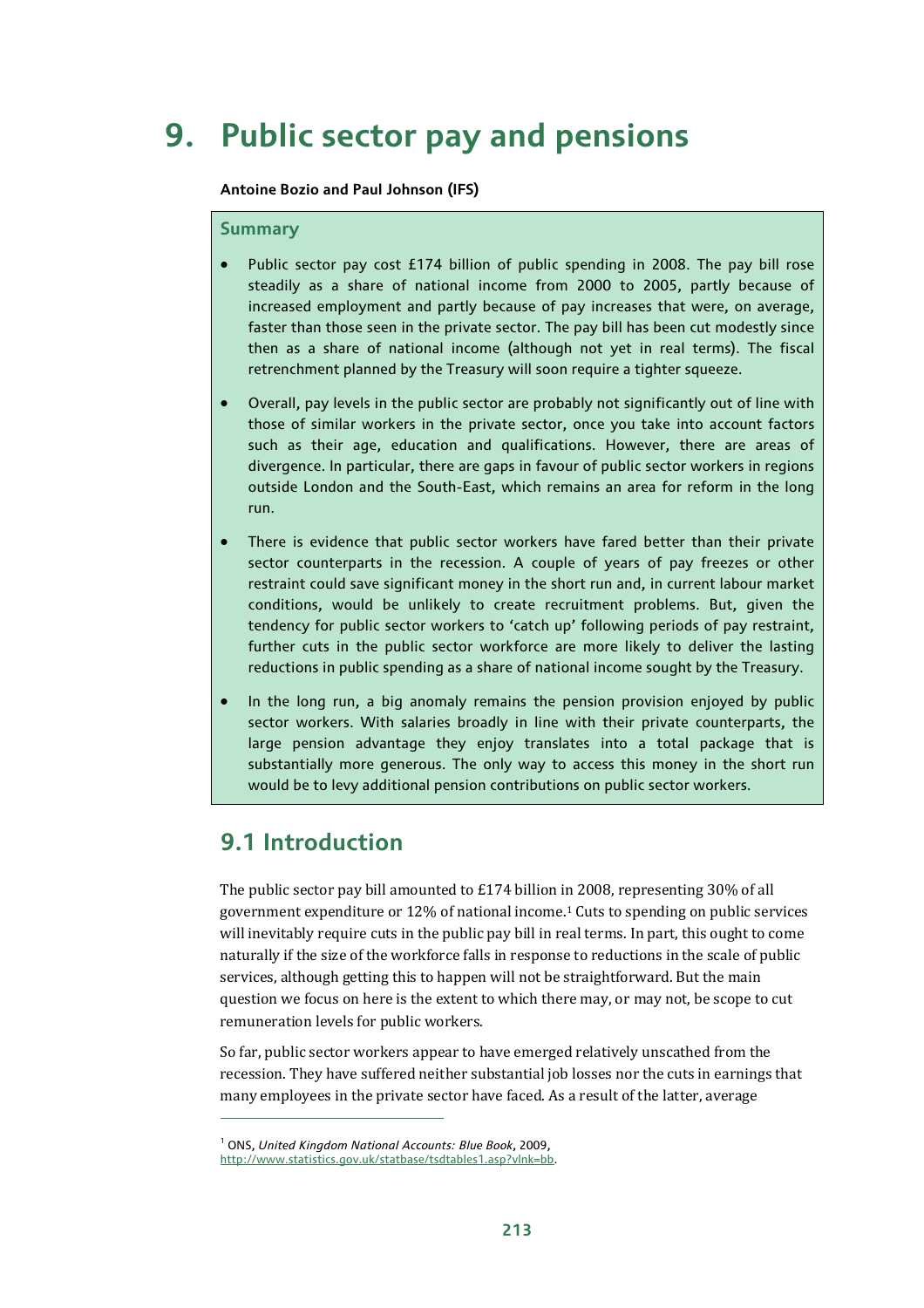earnings have grown faster during the recession in the public sector than in the private sector.

Government and Opposition alike have recognised that savings could be made from freezing or cutting public sector pay. If it appears uncontroversial to suggest reducing the pay growth of public sector workers in the aftermath of the recession, important issues remain as to how and by how much to cut or freeze pay. The issues we consider are the following:

- Are public sector workers paid 'too much' relative to private sector comparators? By how much could public spending be reduced either by freezing or cutting public sector pay?
- With large regional variations in the public–private pay gap, would it make sense to apply any pay cuts selectively across the country?
- Are there reasons to target cuts towards higher earners?
- Given that pensions are a large part of the public sector remuneration package, should policymakers focus on total remuneration, not just on pay?

In this chapter, we start in Section 9.2 by setting out the size of the public sector pay bill and workforce and how this has changed in recent years. Section 9.3 compares public and private sector pay levels, accounting for differences in the composition of the two sectors. Section 9.4 shows how big a spending cut can be achieved through either cuts in pay or cuts in the number of jobs in the public sector. We then consider, in Section 9.5, public sector pensions and how they change the overall judgement on the public–private remuneration gap. Section 9.6 concludes.

## **9.2 The public sector pay bill**

Figure 9.1 shows the long-term evolution of public sector compensation as a share of national income over the last 40 years. From a peak of 22% of national income in 1975, total public sector compensation (the two shaded areas combined) declined to a low in 1999 of 11%, in large part reflecting the privatisation of public corporations. Between 1999 and 2005, the pay bill grew steadily, but since then it has fallen back slightly (by 0.4 percentage points) such that the total in 2008 stood at 12% of national income. Turning to the general government pay bill (i.e. excluding public corporations), from a low of £109 billion (in 2008 prices) in 1998, it grew by 4–6% per annum in real terms up to 2006 to reach £157 billion. In the years 2007 and 2008, it grew at a much slower rate – below 1% per annum – reaching £160 billion in 2008.

These numbers do not fully incorporate the banks that have been nationalised during the height of the financial crisis. The Office for National Statistics (ONS) reclassified these corporations at the end of 2008 and they will appear in the public sector statistics for the year 2009 (see Box 9.1).

Changes in the public sector pay bill can be decomposed into changes in the size of the workforce and changes in the average wage cost per employee. Figure 9.2 shows the percentage increase in the public sector pay bill (in real terms) split between the increase in headcount and the increase in cost per head since 1980. Conservative governments from 1979 to 1997 reduced headcounts on average by 2.0% each year (in large part through privatisations) while increasing real cost per head by 1.4% a year. The Labour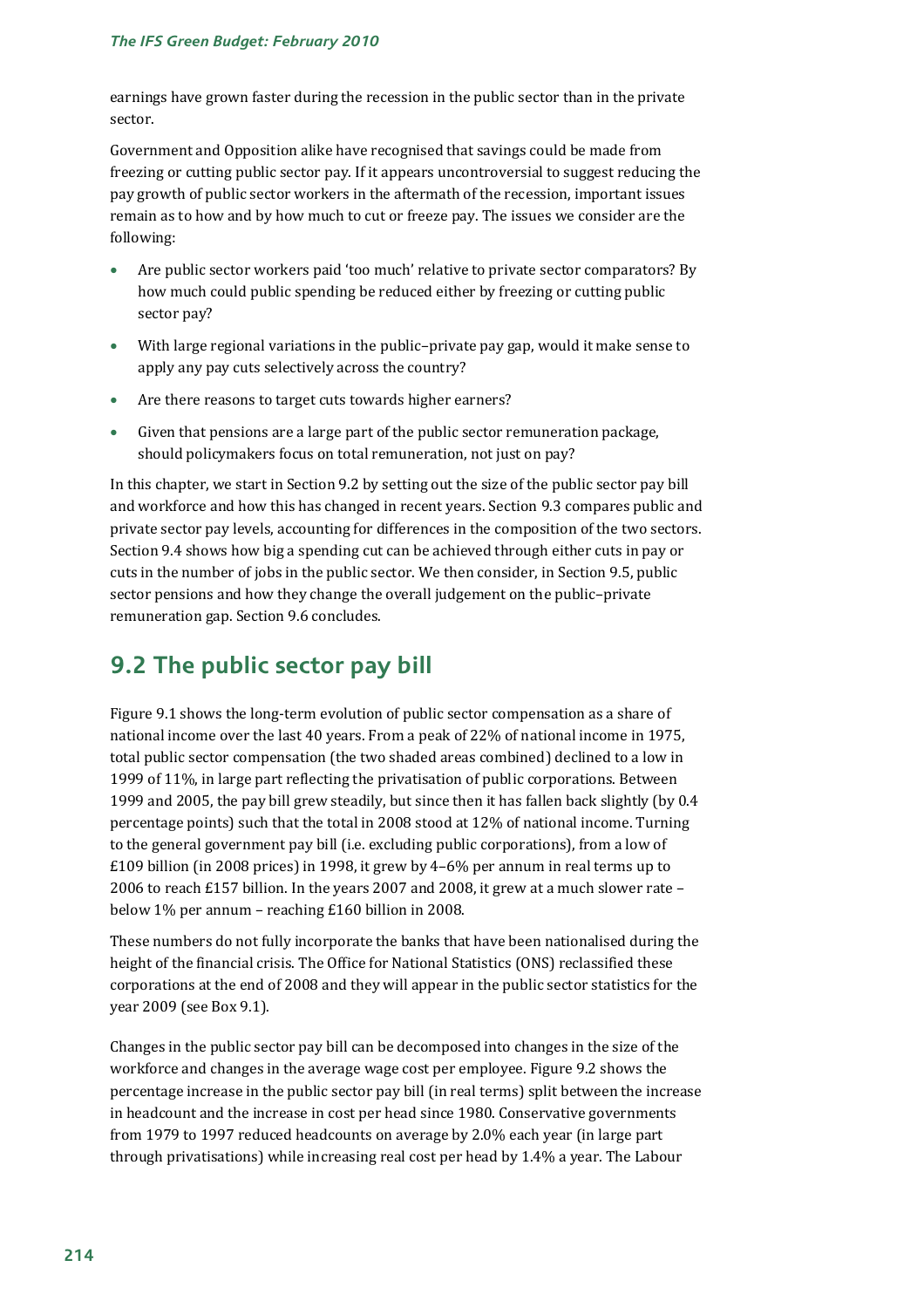government, on the other hand, has increased headcounts yearly by 1.0% as well as increasing cost per head by 2.3% a year over the period from 1997 to 2008. However, most of the increase in the public sector pay bill was concentrated during the period 2000–05, with costs per head rising by 3% per year in real terms over this period. Note that reductions in the public workforce started in 2006, before the financial crisis.





Source: ONS, *United Kingdom National Accounts: Blue Book*, 2009, http://www.statistics.gov.uk/statbase/tsdtables1.asp?vlnk=bb.



### Figure 9.2. Changes in the public sector pay bill

Sources: ONS, *United Kingdom National Accounts: Blue Book*, 2009, http://www.statistics.gov.uk/statbase/tsdtables1.asp?vlnk=bb; authors' calculations.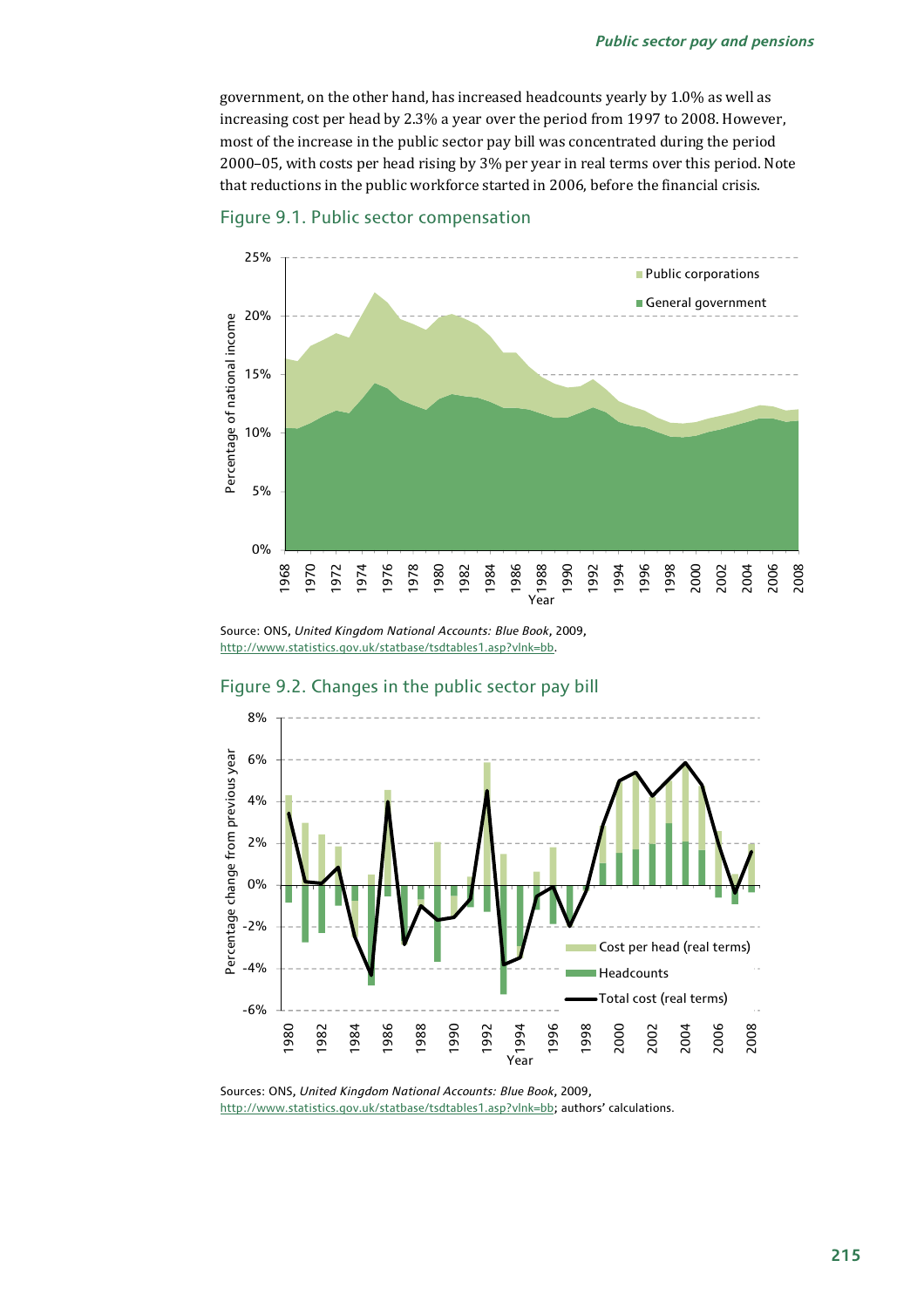#### Box 9.1. Some new public sector workers

The ONS announced in February 2009 that Bradford and Bingley, the Royal Bank of Scotland and the Lloyds Banking Group were being reclassified as public corporations with effect from the last quarter of 2008. Northern Rock had already been reclassified as part of the public sector from October 2007.

These nationalisations have consequences for the picture official statistics paint of the public sector: they represent new public sector workers and also change the average earnings in the public sector by simple composition change. Figure 9.3 shows the increase in the number of employees of public sector corporations. In the last quarter of 2008, more than 228,000 workers joined the public sector as a result of bank nationalisations, representing a 71% increase in employment in public corporations and a 4% increase in the public sector workforce as a whole.



Figure 9.3. Employees in public corporations

Source: ONS, 'Public sector employment', Statistical Bulletin, 16 December 2009, http://www.statistics.gov.uk/pdfdir/pse1209.pdf.

This increase in the size of the public sector is likely to be a temporary effect, as the government intends to return these organisations to private ownership.

The average earnings index (AEI) from ONS (used in Figures 9.4, 9.5 and 9.6) is so far only marginally affected by the reclassification of banks in the public sector from August 2009 onwards. The AEI series is an index number, so reflects growth in earnings (not its level). In calculating the index, employment weights are held fixed across consecutive periods so that compositional changes, such as the inclusion of large numbers of (presumably higher-paid) financial sector employees does not affect the index. Reclassification will only matter to the extent that future earnings *growth* among reclassified employees is different from that elsewhere in the public sector.

The new average weekly earnings (AWE) series is different, as the employment weights are updated monthly and will therefore reflect changes in the composition of both sectors. For instance, the latest publication from  $\mathsf{ONS}^{\mathsf{a}}$  shows that the three-monthaverage AWE annual growth in November 2009 amounts to 3.8% in the public sector including financial services but only to 2.8% excluding them.

a. Table 15 of ONS, *Labour Market Statistics*, 20 January 2010, http://www.statistics.gov.uk/pdfdir/lmsuk0110.pdf.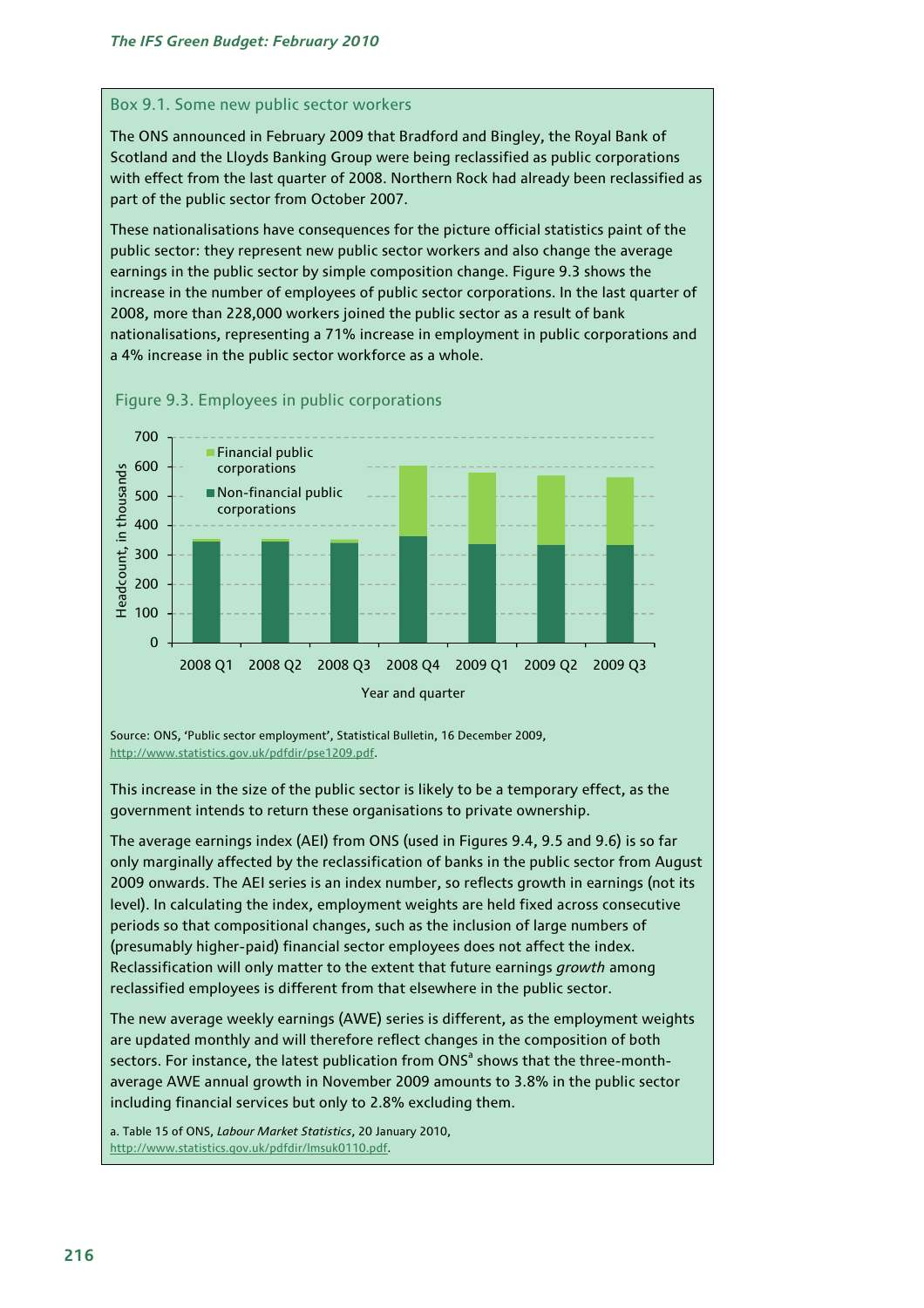|                                   | 1997      | 2008      | % change,<br>1997-2008 |
|-----------------------------------|-----------|-----------|------------------------|
| <b>National Health Service</b>    | 1,190,000 | 1,510,000 | $+27%$                 |
| Of which:                         |           |           |                        |
| Doctors (England)                 | 89,619    | 133,662   | $+49%$                 |
| Nurses (England)                  | 318,856   | 408,160   | $+28%$                 |
| Police                            | 230,000   | 285,000   | $+24%$                 |
| Of which:                         |           |           |                        |
| Police community support officers |           | 15,683    |                        |
| Education                         | 1,131,000 | 1,393,000 | $+23%$                 |
| Of which:                         |           |           |                        |
| Teachers (England & Wales)        | 437,980   | 476,410   | +9%                    |
| Teaching assistants (England)     | 34,800    | 125,200   | +260%                  |
| <b>Public administration</b>      | 1,139,000 | 1,224,000 | $+7%$                  |
| Of which:                         |           |           |                        |
| Civil service                     | 516,000   | 522,000   | $+1\%$                 |
| Other public sector               | 708,000   | 738,000   | $+4%$                  |
| <b>HM Forces</b>                  | 220,000   | 193,000   | $-12%$                 |
| Other health and social work      | 436,000   | 380,000   | $-13%$                 |
| Construction                      | 124,000   | 55,000    | $-56%$                 |
| All public sector                 | 5,178,000 | 5,778,000 | $+12%$                 |

## Table 9.1. Public sector workforce in the UK

Notes: Headcounts. These annual figures relate to the June quarter. The 1997 figures are not seasonally adjusted whereas the 2008 figures are.

Sources: ONS, *Public Sector Employment, Q3 2009*, http://www.statistics.gov.uk/pdfdir/pse1209.pdf; DCSF, *Statistical Evidence to School Teachers' Review Body (STRB) 2008* (available at

http://www.teachernet.gov.uk/management/payandperformance/pay/2009/); NHS data from the Information Centre (available at http://www.ic.nhs.uk/statistics-and-data-collections/workforce); police workforce data from the Home Office Statistical Bulletin, http://police.homeoffice.gov.uk/publications/police-reform/Policestrength-Mar092835.pdf?view=Binary.

Changes in the size of the public sector workforce over the last decade have been far from evenly spread across professions. Table 9.1 sets out these changes for some of the key groups between 1997 and 2008. Compared with the rest of the public sector, the numbers of teaching assistants, police, doctors, nurses and NHS staff have risen relatively quickly. The number of public administrators – the famous faceless bureaucrats – has risen relatively slowly. In the civil service, recent reductions in numbers have almost entirely reversed the growth in the early years of the decade. Numbers in the armed services have fallen.

## **9.3 Cutting pay, shedding jobs or both?**

Faced with the need for a sharp fiscal tightening, highlighted by Chapter 2, policymakers have embraced calls for 'tough choices on public sector pay'.<sup>2</sup>

Vince Cable, the Liberal Democrats' deputy leader and Treasury spokesman, said in September 2009: 'We must stop civil service bonuses and the culture of massively

<sup>&</sup>lt;sup>2</sup> Page 112 of HM Treasury, *Pre-Budget Report 2009*, December 2009, <u>http://www.hm-</u> treasury.gov.uk/prebud\_pbr09\_repindex.htm.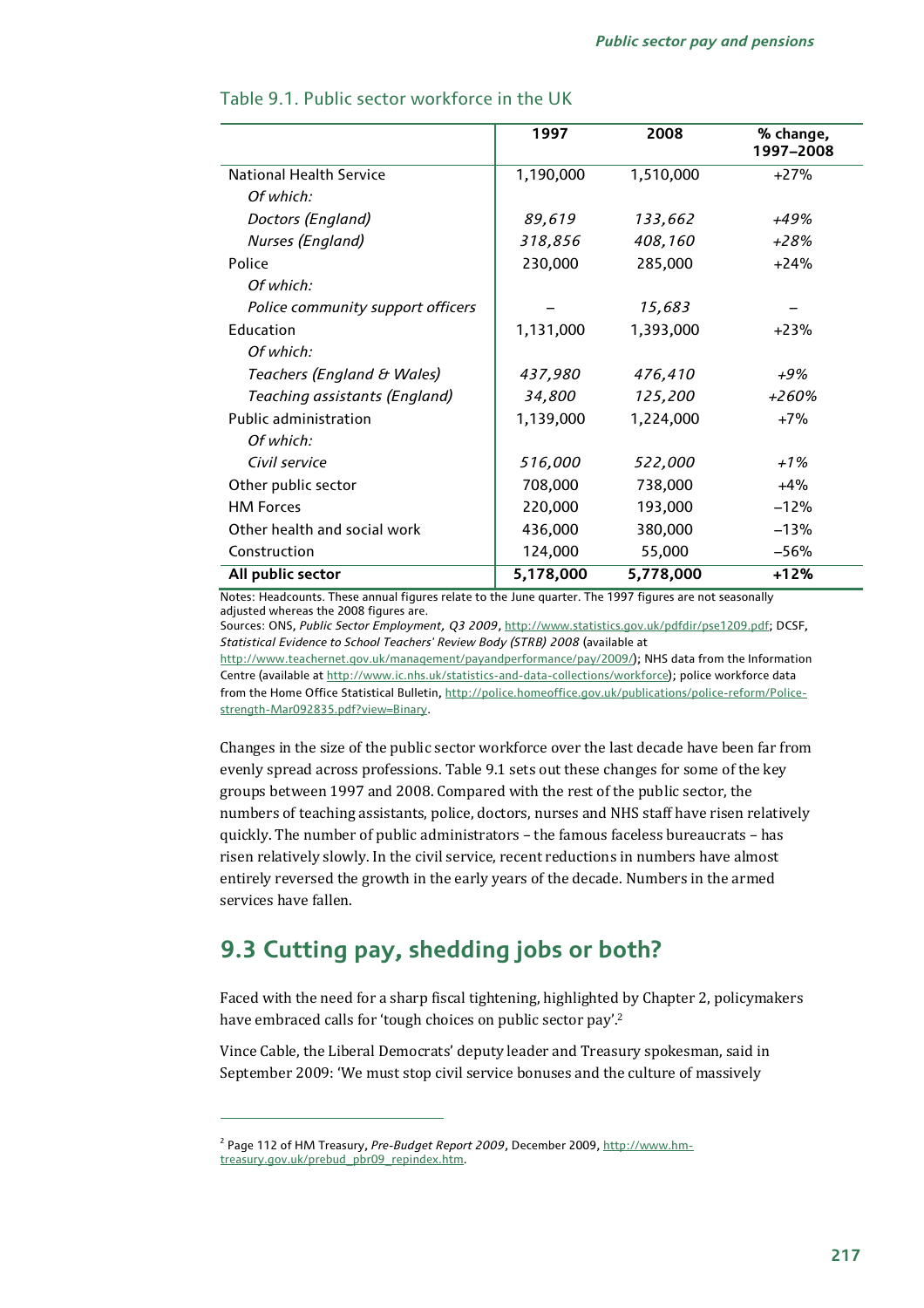#### *The IFS Green Budget: February 2010*

inflated salaries. A freeze in the total pay bill is better than cuts in services'.3 The policy announced by the Liberal Democrats involves limiting wage increases in the public sector to £400 per person, implying an annual increase of 1.8% for the median public wage earners (earning £22,400) and 0.9% increase – or less – for the 10% highest earners of the public sector (earning above £44,200). George Osborne, the Shadow Chancellor of the Exchequer, announced for the Conservative Party: 'You will see that whoever wins the election is going to have to ask from 2011 each part of the public sector to accept a one year pay freeze. We shouldn't include public servants earning less than £18,000. … A pay freeze of the scale I'm talking about is the equivalent to saving 100,000 public sector jobs'.4 The government, in its 2009 Pre-Budget Report (PBR) follows a similar line, announcing a 1% cap on public sector pay for 2011–12 and 2012–13 and a freeze in pay for senior staff.5

#### Box 9.2. How do you say 'public sector pay cuts' in Irish?

The words 'laghdú pá san earnáil phoiblí' will still be resonating in the heads of many Irish public sector workers. In February 2009, the government introduced a pension levy for public sector workers, reducing take-home pay by between 3% and 9% depending on earnings level. Then, in his 2010 Budget, the Finance Minister Brian Lenihan announced further public sector pay cuts ranging from 5% at earnings of €30,000 to 15% for high earners on €200,000. This announcement caused uproar among the public workforce and has resulted in industrial action. Has this Irish policy development any meaningful implications for policymakers in the UK?

Arguably, the main difference in the pressures on public sector workers between Ireland and the UK arises not because the fiscal hit in Ireland has been the more severe, but because public sector workers were paid relatively more generously in Ireland prior to the crisis. Research by the Economic and Social Research Institute (ESRI), based in Dublin, suggests that in Ireland the public–private sector pay gap had increased substantially in the years between 2003 and 2006, from 14% to 26% in favour of the public sector.<sup>a</sup> In contrast, work by researchers at IFS suggests that the overall public sector pay premium in the UK does not seem to depart strongly from zero.<sup>b</sup> Estimates based on 2006–09 data in this chapter (see Table 9.3), using a similar methodology to the Irish study, suggest wage premiums of 2% for men and 7% for women, much lower than the Irish numbers. So perhaps the Irish had much more scope to reduce public sector pay without endangering recruitment and retention of quality staff. This comparison is valid only for pay, however, and we come back to the issue of public sector pensions in Section 9.5.

a. E. Kelly, S. McGuinness and P. O'Connell, 'The public-private sector pay gap in Ireland: what lies beneath?', ESRI Working Paper 321, 2009, http://www.esri.ie/UserFiles/publications/20091102110232/WP321.pdf. b. R. Disney and A. Gosling, 'Changing public sector wage differentials in the UK', IFS Working Paper WP08/02, 2008, http://www.ifs.org.uk/publications/4117.

<sup>4</sup> Speech to the Conservative Party Conference, 6 October 2009,

 $^3$  Vince Cable's speech to the Liberal Democrat Conference, 21 September 2009, available at http://www.libdems.org.uk/speeches.aspx.

http://www.conservatives.com/News/Speeches/2009/10/George\_Osborne\_We\_will\_lead\_the\_economy\_out\_ of\_crisis.aspx.

 $^5$  Government policy was also announced by the Chief Secretary to the Treasury, Liam Byrne, during the  $\,$ Conservative Party Conference, 6 October 2009.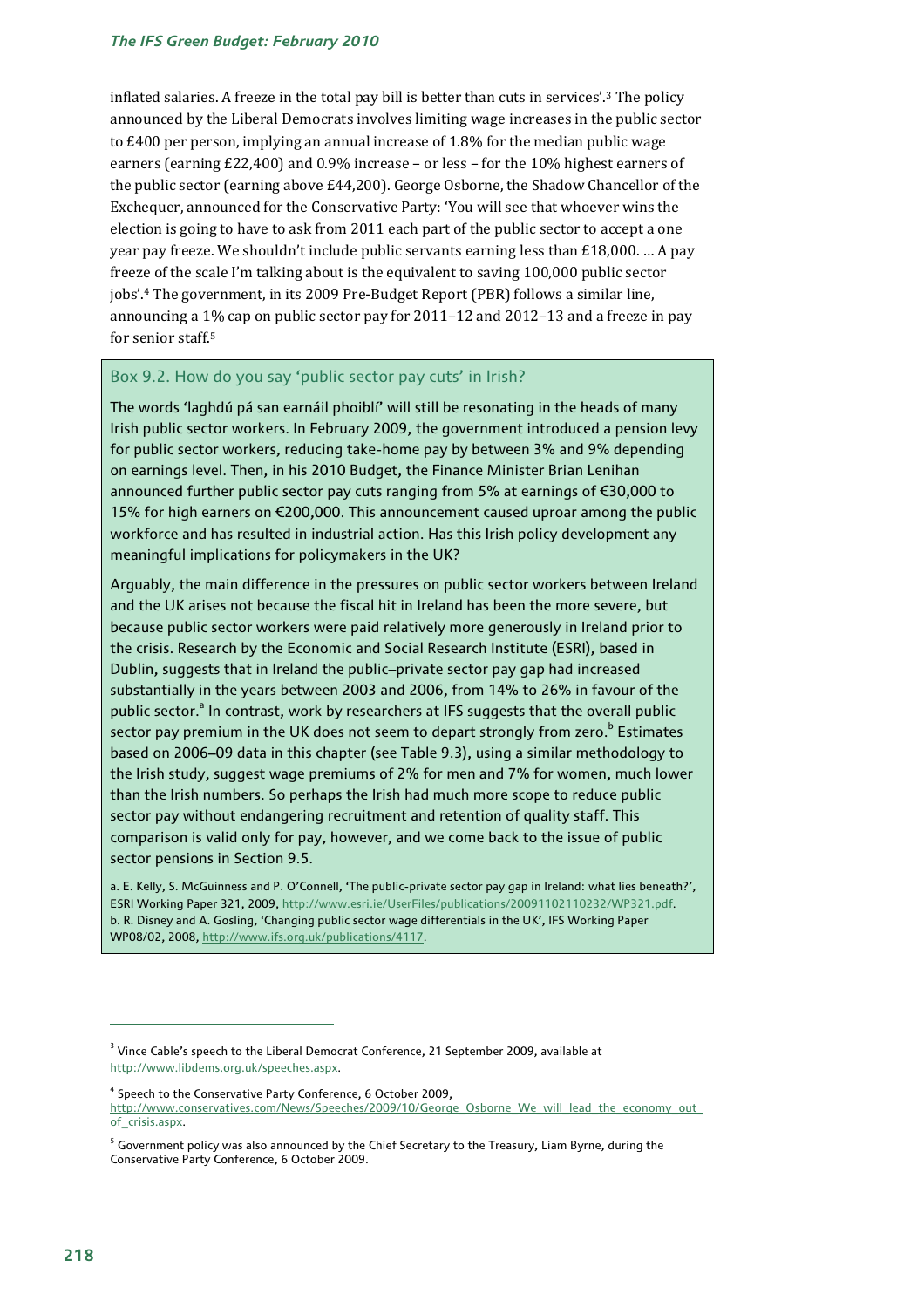Particularly by comparison with the large pay cuts announced in Ireland (see Box 9.2), and relative to the large public spending cuts the government is expected to need to find (see Chapter 8), these measures seem relatively modest, saving at most £3 billion a year. In fact, the cuts in Ireland are on a scale not seen or probably contemplated in the UK since the 1931 Budget, when a 10–20% public sector pay cut was implemented. This provoked widespread unrest, including the famous Invergordon mutiny of around 1,000 sailors in the Atlantic Fleet.<sup>6</sup> The deeply unpopular package of spending cuts unveiled in that year also helped to bring down the Labour government of Ramsay MacDonald and bring about his subsequent formation of a National Government.

What is striking about these pledges to get 'tough' with public sector pay is that they stress the advantage of pay cuts over cuts in the size of the public workforce. Perhaps this is because cuts in jobs must be assumed to go hand-in-hand with cuts in services in the absence of efficiency improvements on a scale that has proven elusive in the past.

With regard to public sector pay setting, one would usually expect the level of remuneration in the public sector to follow the trend for similarly-qualified workers in the private sector. If pay settlements happen to be lower in the public sector than in the private, it is likely to lead to recruitment problems and falls in staff quality and in the quality of services provided. We had reached that situation in some parts of the public sector by about the year 2000.7 Conversely, if remuneration in the public sector is too high, then all else equal, it might lead to excessive crowding out of skills for the private sector, wage inflation and an inappropriately higher burden for the taxpayer. This may be a problem now, in particular in regions outside London and the South-East.

These comments relate primarily to the medium term: they do not rule out some shortterm divergence. In particular, when a recession hits an economy, there is no need from a labour market point of view for a government to cut public sector pay and shed jobs to mimic the response of private firms to a drop in demand. It may make sense for government to maintain pay levels in the public sector during the recession and only implement lower pay increases (to allow the private sector to catch up) once the recovery is properly underway. Conversely, we would not expect the public sector to increase pay faster during private sector boom years.

This is why decisions on pay need to be informed by a sense of where we are relative to the 'correct' long-term level.

## **Pay trends in public and private sectors**

Comparing public and private sector remuneration is always a tricky business. The two sectors are different. Public sector staff have, on average, higher qualifications than those in the private sector, as they provide services that are skill-intensive (health, education etc.). As a result, raw comparisons between the two sectors will overestimate the public sector pay premium. Examples of misuse of these raw statistics abound. They were

<sup>6</sup> A. Ereira, *The Invergordon Mutiny*, Routledge, London, 1981.

 $^7$  A. Bozio and P. Johnson, 'Public sector pay and pensions', in R. Chote, C. Emmerson, D. Miles and J. Shaw (eds), *The IFS Green Budget, January 2008*, IFS, London, January 2008, http://www.ifs.org.uk/budgets/gb2008/08chap8.pdf.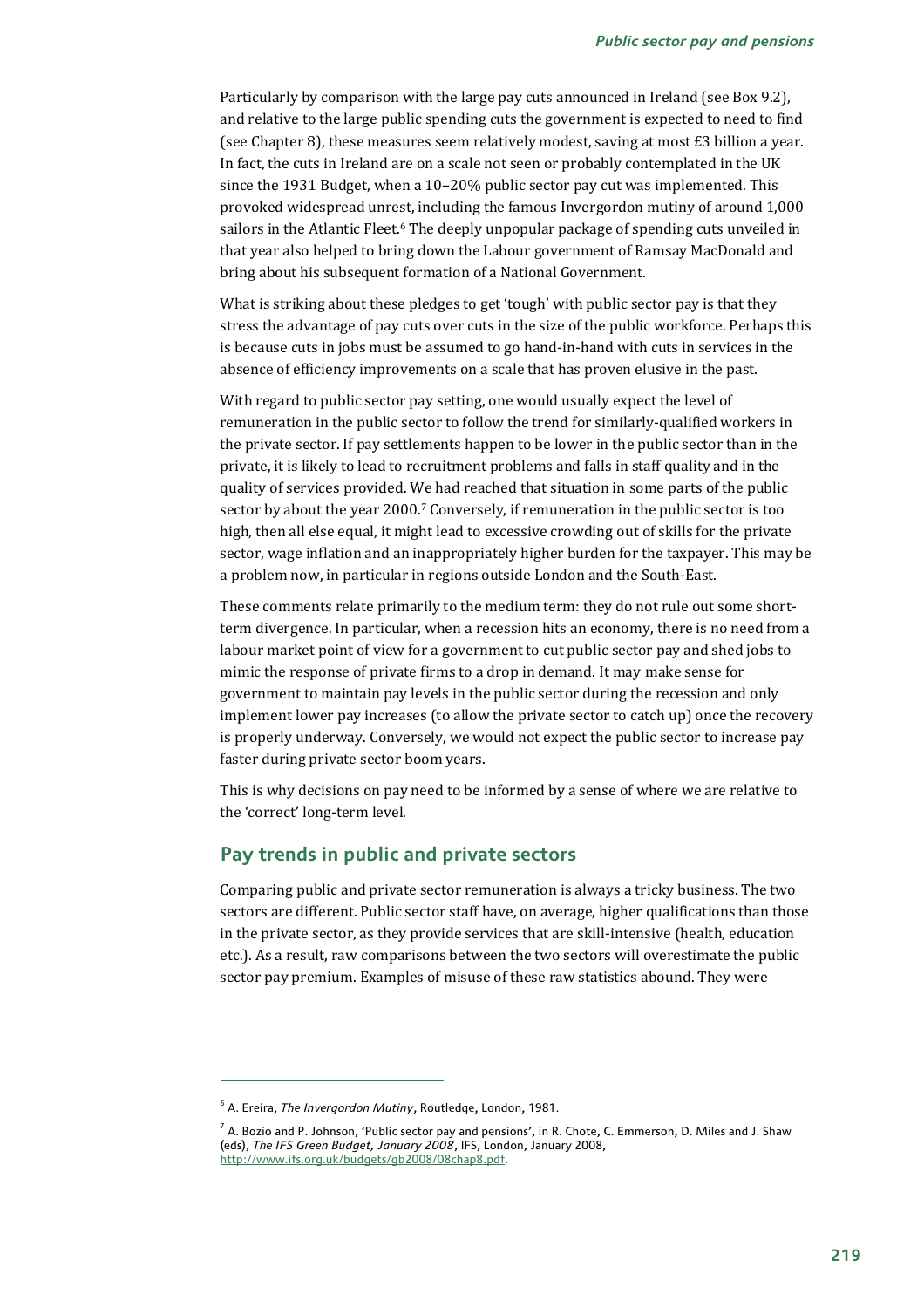#### *The IFS Green Budget: February 2010*

recently underlined by Ben Goldacre's 'Bad Science' column in *The Guardian*, where he stressed how misleading comparing average public and private sector pay could be.<sup>8</sup>

That is why researchers take care to compare like with like, controlling for qualifications, age, experience and other characteristics likely to affect both wages and participation in the public workforce. Recent research by economists at IFS has improved this basic methodology (using data from the New Earnings Survey and the Annual Survey of Hours and Earnings), estimating public–private sector wage differentials and their changes over time.9 The results from this careful study show that on average 'public sector pay differentials do not seem to depart strongly from zero'. Whereas the raw differential – not controlling for composition differences – suggests public sector premiums of 15% and 22%, respectively, for men and women in 2005–06, the more meaningful estimates are closer to 2% and 4%. Obviously, these are average figures that could easily hide groups of workers with large positive or negative wage differentials, but the overall finding – and the extent to which it is reduced by taking account of some observed differences in the composition of the public and private sector workforces – is nevertheless instructive.

These results are based on data gathered before the financial crisis and therefore might not reflect the latest changes. To gather more recent evidence, we present in Figure 9.4 the average monthly earnings growth in public and private sectors between January 2005 and October 2009. Before the crisis started, in 2006 and 2007, earnings growth in both sectors followed similar patterns, but in mid-2008 private sector earnings were hit by the recession, experiencing drops in average earnings of 2–3% for a couple of months – during the months when bonuses are usually paid – with a stabilisation thereafter. In contrast, average earnings in the public sector continued to grow at a similar rate to that before the crisis.



### Figure 9.4. Growth in public and private sector pay since 2005

Source: ONS, http://www.statistics.gov.uk/STATBASE/Product.asp?vlnk=9537 average earnings indices (AEI) not seasonally adjusted and including bonuses (series LNNI for the public sector and LNKX for the private sector).

<sup>8</sup> B. Goldacre, 'If you want to be trusted more: claim less', *The Guardian*, 8 January 2010, http://www.badscience.net/2010/01/if-you-want-to-be-trusted-more-claim-less/. The example for the misuse of the statistics was the article 'Public sector pay races ahead in recession', *Sunday Times*, 3 January 2010, http://business.timesonline.co.uk/tol/business/industry\_sectors/public\_sector/article6974029.ece.

<sup>&</sup>lt;sup>9</sup> Page 13 of R. Disney and A. Gosling, 'Changing public sector wage differentials in the UK', IFS Working Paper WP08/02, 2008, http://www.ifs.org.uk/publications/4117.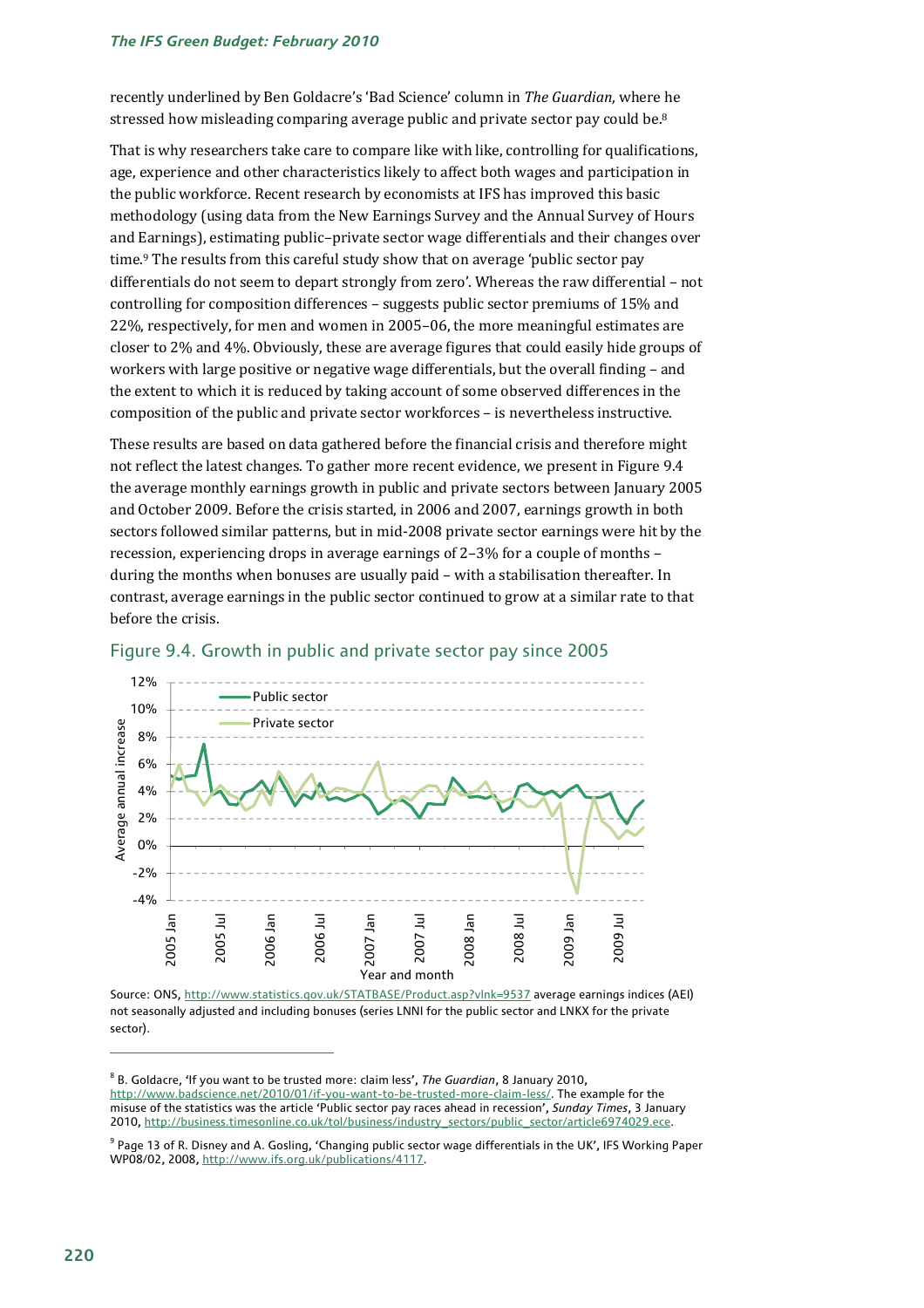

#### Figure 9.5. Trends in public and private sector earnings since 2000

Note: The monthly indices have been smoothed by annual moving average in order to smooth the bonuses effect in the private sector at the end of the year. Source: As for Figure 9.4.

### 170 Earnings indices, 100 in May 1997 Earnings indices, 100 in May 1997 160 Public sector 150 Private sector140 130 120 110 100 1997 1998 1999 2000 2001 2002 2003 2004 2005 2006 2007 2008 2009 May May May May May May May May May May May May May Year and month

#### Figure 9.6. Trends in public and private sector earnings since 1997

Note: As for Figure 9.5. Source: As for Figure 9.4.

The differential impact of the crisis on public and private sector earnings is put in longerterm perspective in Figure 9.5, where we plot average earnings since May 2000 in both sectors. The cumulated earnings growth since 2000 in the public sector is more than 5% higher than that in the private sector in October 2009. This gap has arisen due to particularly fast growth in the public sector in 2002 and 2003 and particularly slow growth in the private sector in 2008 and 2009.

But when comparing average earnings growth in the public and private sectors, the reference point of comparison is very important: given that public sector earnings tend to be countercyclical, periods of low growth are followed by periods of catch-up, and conversely. As a comparison to Figure 9.5, we plot in Figure 9.6 the trends in public and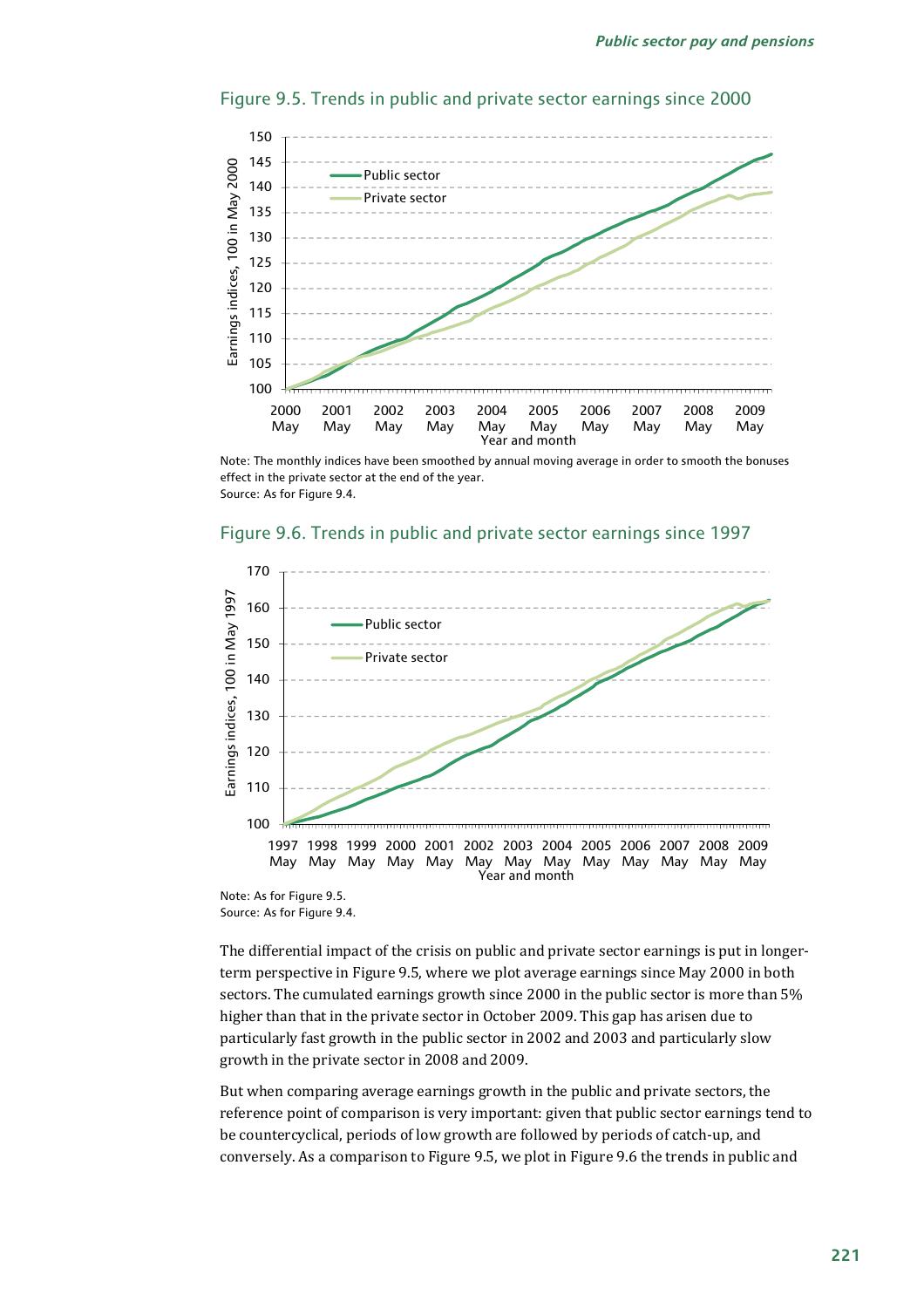private sector pay since Labour took office in May 1997. This gives a distinctly different impression, with the drop in average earnings in the private sector during the financial crisis merely allowing the public sector to catch back up. By the end of 2009, cumulative average earnings growth since 1997 was slightly higher in the public sector than in the private sector for the first time.

## **Comparing public and private sector pay**

These numbers are instructive but hide many other changes, including changes to the composition of the public and private sector workforces. Before comparing public and private sector pay levels, we first document these compositional changes.

Using data from the Labour Force Survey (LFS) up to September 2009, we compare in Figure 9.7 average nominal hourly wage growth from 1997 to 2009 in the public and private sectors by sex and education groups. The very similar average growths for the entire public and private sector (left-most bars) hides large variations across groups: male graduates have fared much better over the period in the public sector, whereas the opposite is true for female graduates, with those in the private sector having experienced an important catch-up in pay relative to their public sector counterparts. Amongst nongraduates, there has been higher wage growth for women in the public sector but almost no difference for men.



## Figure 9.7. Average nominal hourly wage growth, 1997 to 2009

Source: Labour Force Survey, 1997 and 2009; authors' computations. We thank the UK Data Archive for providing the rights to use the Labour Force Survey (http://www.data-archive.ac.uk/).

These differences should be viewed in the context of large compositional changes in both sectors over the period, changes that are highlighted in Table 9.2. In 1997, workers in the public sector were already more likely to be women and graduates than in the private sector, but in the period up to 2009, the public sector has become even more femaledominated, especially with an increase in female graduates. The private sector has also attracted more graduates, but these are more likely to be men. These compositional changes are driven largely by the increase in numbers in health and education, where female graduates predominate.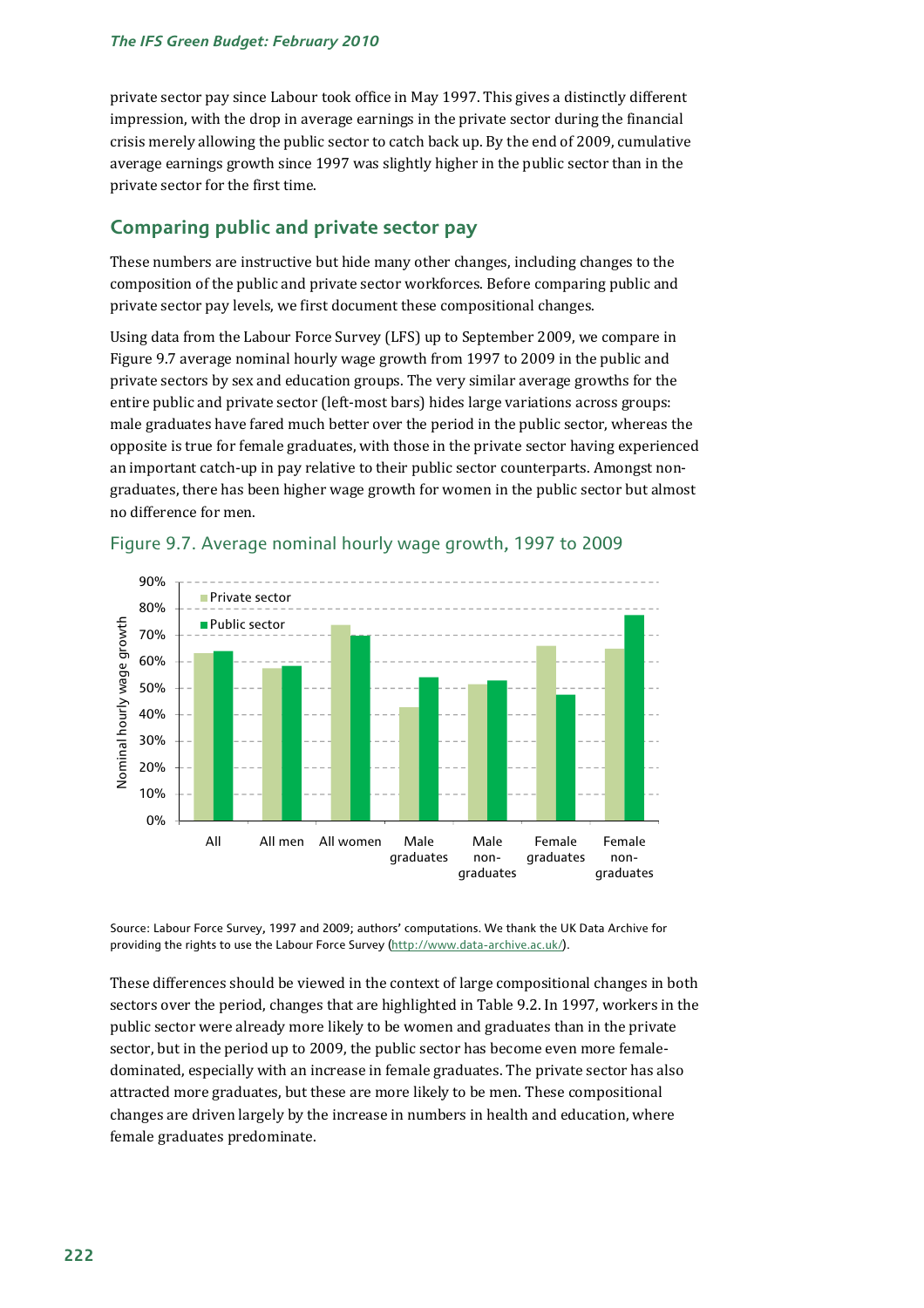|                      | 1997  | 2009  | <b>Difference</b><br>(ppt) |
|----------------------|-------|-------|----------------------------|
| All                  |       |       |                            |
| Male graduates       | 9.4%  | 13.4% | $+4.0$                     |
| Male non-graduates   | 41.7% | 36.1% | $-5.6$                     |
| Female graduates     | 8.4%  | 12.9% | $+4.5$                     |
| Female non-graduates | 40.5% |       | $-2.9$                     |
| Public sector        |       |       |                            |
| Male graduates       | 12.5% | 15.1% | $+2.6$                     |
| Male non-graduates   | 25.5% | 21.0% | $-4.5$                     |
| Female graduates     | 17.7% | 23.8% | $+6.1$                     |
| Female non-graduates | 44.3% | 40.1% | $-4.2$                     |
| Private sector       |       |       |                            |
| Male graduates       | 10.6% | 17.3% | $+6.6$                     |
| Male non-graduates   | 48.5% | 42.0% | $-6.5$                     |
| Female graduates     | 6.6%  | 11.3% | $+4.7$                     |
| Female non-graduates | 34.3% | 29.4% | $-4.9$                     |

## Table 9.2. Changes in the composition of the public and private sectors, 1997 to 2009

Source: As for Figure 9.7.

To give a better sense of how these composition changes affect our view of whether pay is higher or lower in the public sector, we present in Table 9.3 the results of a regression analysis which controls for the effects of sex, age, years of education and qualification on hourly wages. This is a simple procedure, which is not comparable to the much more sophisticated work of Disney and Gosling (2008) cited in Box 9.2. But it helps us see how the raw differential disappears when controlling for other characteristics.

The raw difference between average hourly wages in the two sectors is quite substantial and favours the public sector: on average, men working in the public sector have wages 19% higher than in the private sector, while women have 26% higher wages. Controlling only for years of education, these differentials are reduced to 12% and 17% respectively. This means that a large fraction of the raw differential is attributable to the fact that the public sector workforce tends to be more qualified than the average in the private sector,

|                                                     | Men                | Women              |
|-----------------------------------------------------|--------------------|--------------------|
| Raw wage premium                                    | $+0.19$<br>(0.008) | $+0.26$<br>(0.006) |
| Controlling for education                           | $+0.12$<br>(0.008) | $+0.17$<br>(0.006) |
| Controlling for education, age and<br>qualification | $+0.02$<br>(0.007) | $+0.07$<br>(0.006) |

## Table 9.3. Estimating public sector wage differentials, 2006 to 2009

Notes: The wage differentials are estimated by ordinary least squares (OLS), regressing log hourly wages on control variables for public sector, age left full-time education, highest qualification, age, age squared and interactions between age and age squared with age left full-time education. Standard errors are reported in parentheses.

Source: Authors' calculations using data from the Labour Force Survey, 2006–09.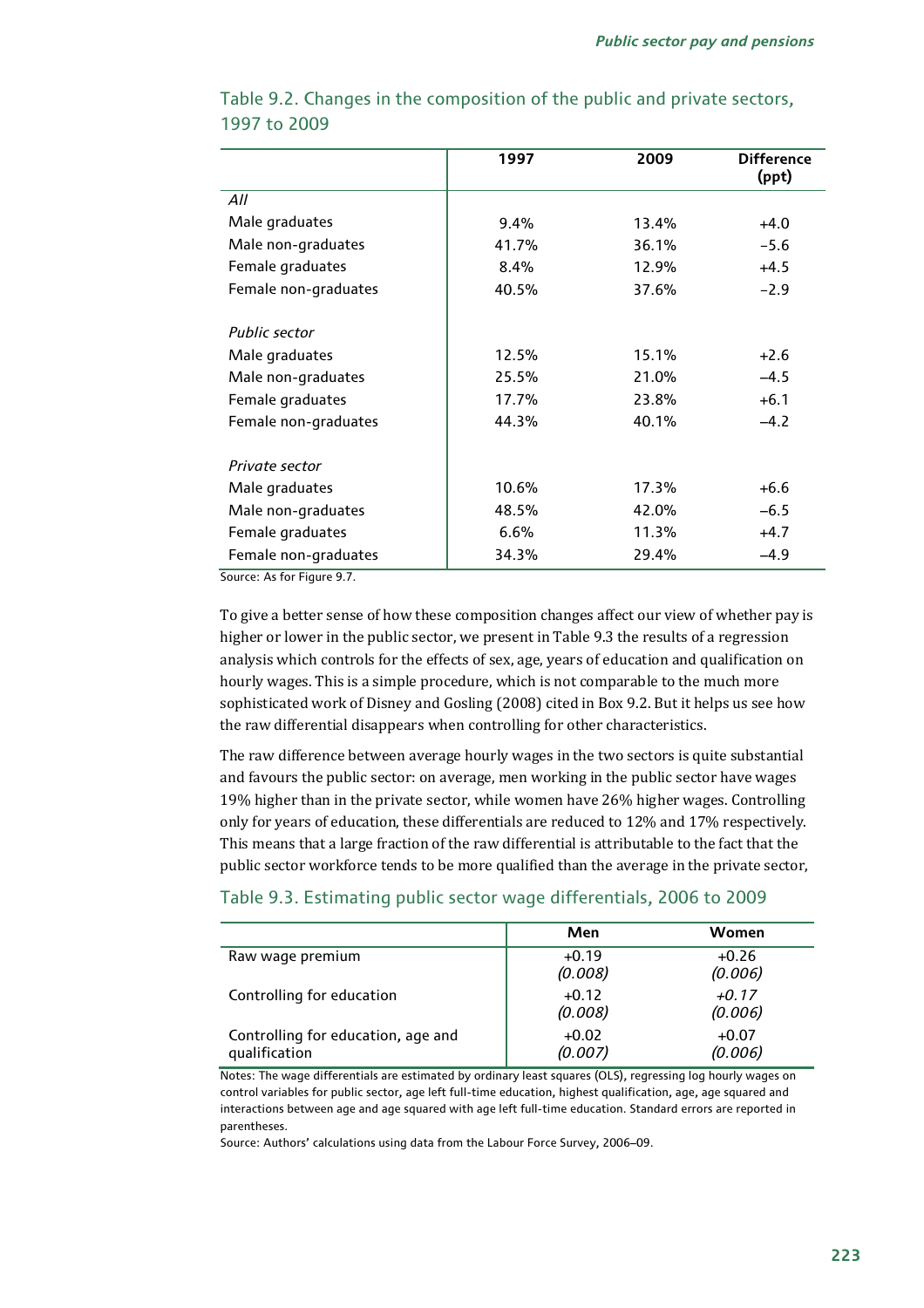largely reflecting differences in the type of services produced. When we also include controls for the age and qualification of the workforce, the differential drops to 2% for men and 7% for women. Disney and Gosling (2008)10 provide even lower estimates for 2006, as they are able to control for more differences in the characteristics of individuals between the two sectors, but the key results are unchanged: almost no wage premium for men and a small one for women. Interestingly, when we implemented the same procedure for data from 1997 to 2000, we got almost the same results – in other words, the changing composition of the sectors over time does not appear to have driven differences in differentials.

## **Public sector workforce is not homogeneous**

Across different parts of the public sector workforce, recent pay experiences have been very different. Ideally, we would like to do the same exercise as in Table 9.3 for the different parts, but such an exercise would be very hard: there is no comparable labour market in the private sector for many of the groups in the public sector – there is no private sector army or police force, for example.

Figure 9.8 presents data from the LFS on specific public sector groups. Average earnings growth in the public sector has been very similar to that in the private sector, but this hides considerable variation, with NHS employees in particular having done very well in recent years. Again, these comparisons in terms of average earnings growth could well correspond to catch-up pay for groups where recruitment was difficult.

A particular feature of the aforementioned study by Disney and Gosling (2008) was that they actually used directly observable data on what jobs public sector works actually move into, if they move to the private sector. Figure 9.9 illustrates their results with the





Notes: 'Practices allied to medicine' are occupations such as medical radiographers and physiotherapists. Public sector groups are identified using SOC occupations.

Sources: Authors' calculations using Labour Force Survey data from 1997 and 2009.

 $10$  R. Disney and A. Gosling, 'Changing public sector wage differentials in the UK', IFS Working Paper WP08/02, 2008, http://www.ifs.org.uk/publications/4117.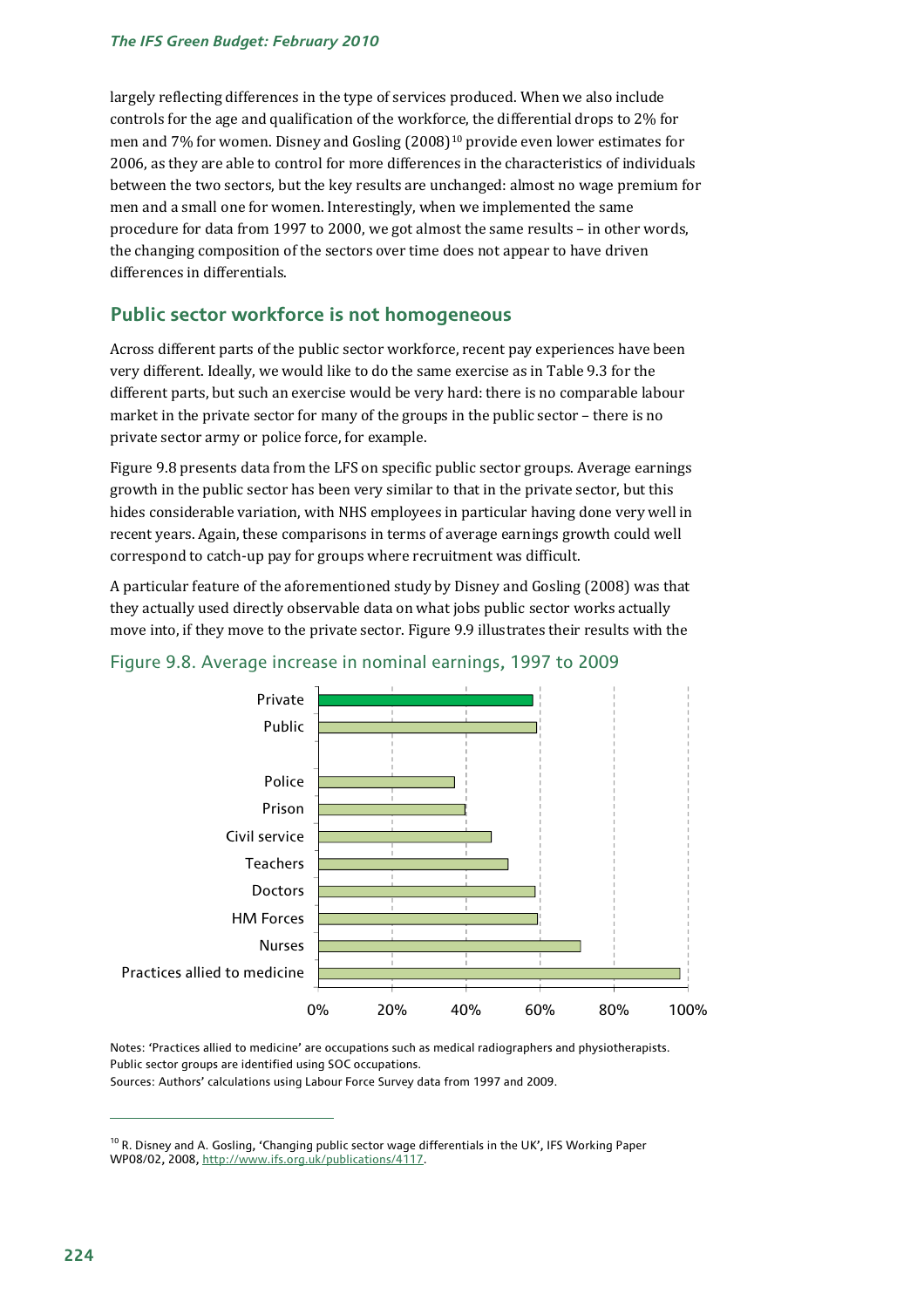

#### Figure 9.9. Estimated wage premium for nurses

Note: The wage premium is estimated as the pay of nurses in the public sector relative to the pay of all workers who have ever been nurses.

Source: R. Disney and A. Gosling, 'Changing public sector wage differentials in the UK', IFS Working Paper WP08/02, 2008, http://www.ifs.org.uk/publications/4117.

case of nurses. The upper, light green line measures the raw differential between nurses' pay and the pay of former nurses who moved to the private sector. One can see a differential of 20% in favour of the public sector in 2006, down from around 30% in the early 1990s. The estimated wage premium for nurses in 2006 is closer to 10% when controlling for characteristics, as shown by the dark green line.

One interesting point that the authors underline is that there has been a decrease in the difference between the raw differential and the estimated wage premium, reflecting a change in the composition of public sector nurses in favour of higher-quality nurses, i.e. those with higher qualifications and more experience. So while the raw differential has fallen, the estimated premium has remained more stable, at least since the late 1980s. This highlights another margin of long-term response to variations in the public–private sector wage gap. If public sector pay remains too long at low levels compared with the private sector, the quality of staff that the public sector can attract is bound to fall. For instance, Nickell and Quintini (2002) have shown that the fall in relative wages for public sector teachers in the 1980s has led to a decline in average qualification of new entrants.11 Conversely, if the public sector wage premium remains high for a long period, it will attract more qualified workers, at the expense of the private sector.

In addition, there have been contrasting practices in terms of recent pay settlements and the use of multi-year pay deals. Teachers and nurses, for instance, have had three-year deals from 2008–09 to 2010–11. What at first appeared to be relatively strict pay settlements now look more generous given the current economic situation. Headline pay increases are thus planned at 2.3% for teachers in 2010–11 and 2.25% for nurses,12 far above the 1% cap in pay the government and opposition parties are suggesting. This will

 $11$  S. Nickell and C. Quintini, 'The consequences of the decline in public sector pay in Britain: a little bit of evidence', *Economic Journal*, 2002, 112, F107–F118.

<sup>12</sup> School Teachers' Review Body, *Eighteenth Report 2009*, http://www.ome.uk.com/STRB\_Reports.aspx; annex A of NHS Pay Review Body, *Report 2009/10*, http://www.ome.uk.com/NHSPRB\_Reports.aspx.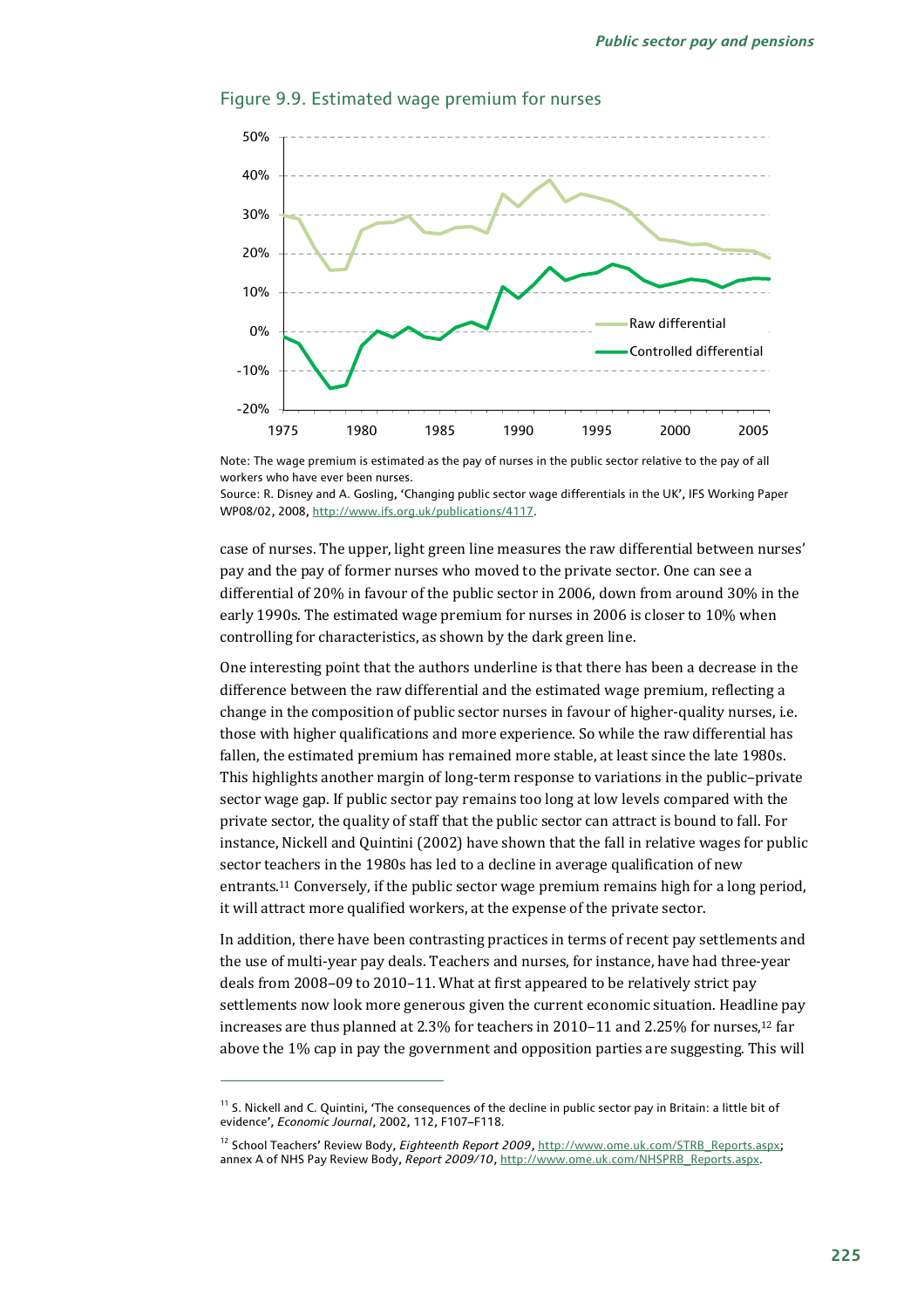open the question of whether the government will have to renege on the three-year deals or offer lower deals later if these plans are carried forward. This situation illustrates perfectly the dangers of using multi-year awards that can provide greater certainty for employees and government, but which are bound to create tensions if the economic situation happens to diverge significantly from expectations.

## **Regional disparity**

Relativities between public and private sector pay differ across regions. Private sector workers appear, if anything, to do slightly better than their public sector counterparts in London and the South-East. But public sector wages are high relative to private labour markets in regions distant from London. Table 9.4 presents evidence on this public– private regional pay differential, following the same methodology as used for Table 9.3, i.e. controlling for education, age and qualification. Raw differentials are again very large, from 10% for men in London to 31% for women in Wales, Scotland and Northern Ireland. Once differences in characteristics are accounted for, these differentials disappear in London and the South-East, where the public sector workers appear to be slightly less well paid than private sector employees with similar characteristics (although the differences are not statistically different from zero). In contrast, in the rest of the country, on average, public sector workers enjoy a wage premium of roughly 5% for men and 11– 13% for women.

| Region                                                                                                                                               | Men                 |                     | Women               |                     |  |
|------------------------------------------------------------------------------------------------------------------------------------------------------|---------------------|---------------------|---------------------|---------------------|--|
|                                                                                                                                                      | Raw                 | <b>Estimated</b>    | Raw                 | <b>Estimated</b>    |  |
|                                                                                                                                                      | differential        | differential        | differential        | differential        |  |
| London                                                                                                                                               | $+0.099$            | $-0.026$            | $+0.145$            | $-0.014$            |  |
|                                                                                                                                                      | (0.028)             | (0.025)             | (0.022)             | (0.020)             |  |
| South-East                                                                                                                                           | $+0.153$            | $-0.028$            | $+0.193$            | $+0.006$            |  |
|                                                                                                                                                      | (0.019)             | (0.017)             | (0.014)             | (0.013)             |  |
| South-West                                                                                                                                           | $+0.184$            | $+0.051$            | $+0.273$            | $+0.108$            |  |
|                                                                                                                                                      | (0.025)             | (0.022)             | (0.019)             | (0.019)             |  |
| East of England and                                                                                                                                  | $+0.239$            | $+0.055$            | $+0.309$            | $+0.111$            |  |
| Midlands                                                                                                                                             | (0.017)             | (0.015)             | (0.013)             | (0.012)             |  |
| North of England                                                                                                                                     | $+0.235$            | $+0.048$            | $+0.307$            | $+0.126$            |  |
|                                                                                                                                                      | (0.015)             | (0.014)             | (0.011)             | (0.011)             |  |
| Wales, Scotland,<br>Northern Ireland<br>$M_{\odot}$ is a second of $\mathcal{L}_{\odot}$ of $\mathcal{L}_{\odot}$ . The Lie of $\mathcal{L}_{\odot}$ | $+0.243$<br>(0.018) | $+0.053$<br>(0.016) | $+0.310$<br>(0.013) | $+0.123$<br>(0.012) |  |

|      | Table 9.4. Estimating public sector wage differentials by region, 2006 to |  |  |
|------|---------------------------------------------------------------------------|--|--|
| 2009 |                                                                           |  |  |

Notes: As for Table 9.3. Sources: As for Table 9.3.

## **9.4 Cutting pay?**

## **How much can be saved by cutting pay?**

Above, we estimated a public sector wage premium of 2% for men and 7% for women, giving a weighted average across the entire public sector of just over 5%. A cut in public sector pay across the board of 5% would represent a reduction in earnings paid of roughly £7.5 billion per year. If inflation is running at 2% a year, then a pay freeze for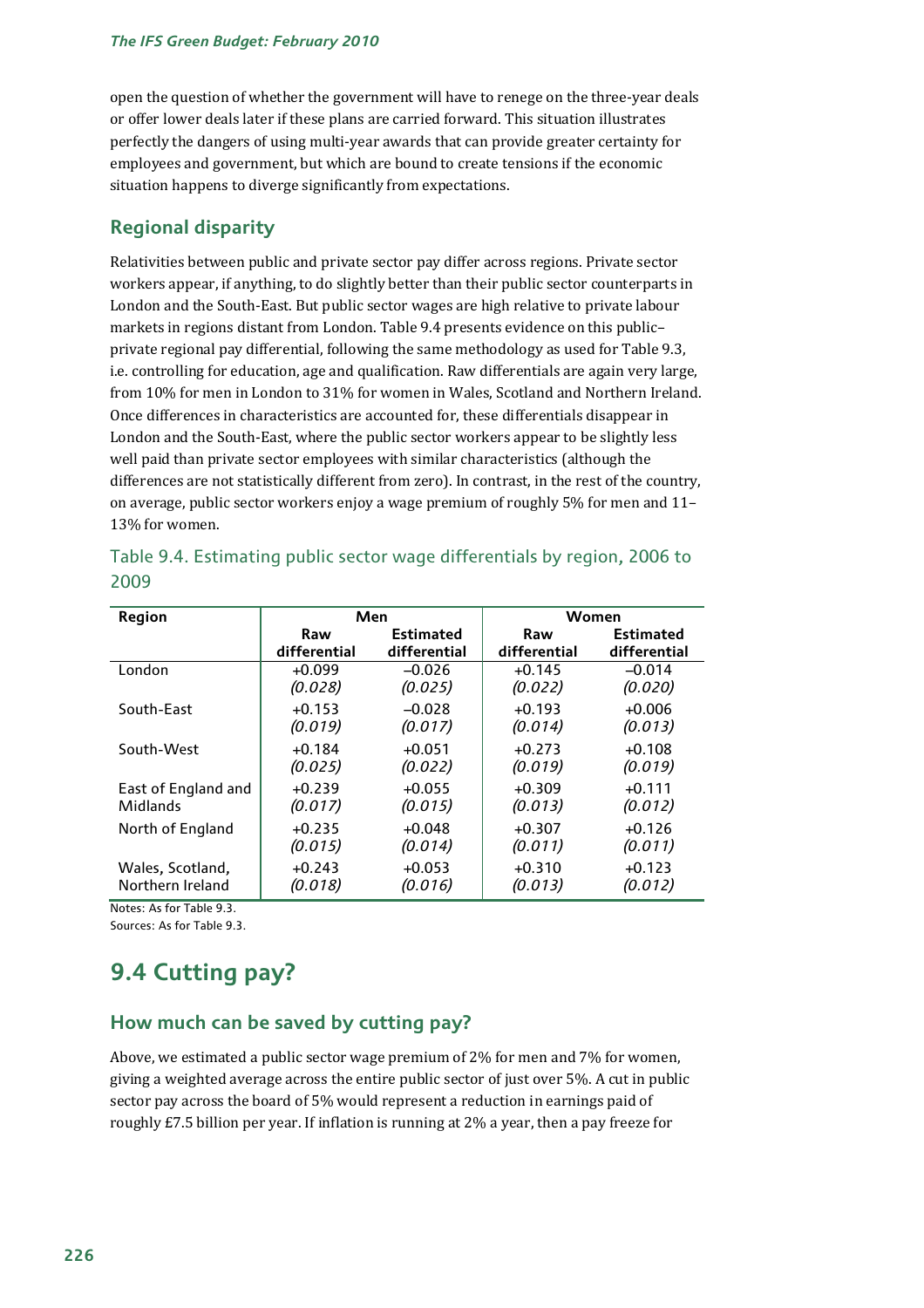two-and-a-half years would bring a similar real-terms pay cut and a similar reduction in the public sector wage bill, though delivered less quickly.13 In the longer term, however, these pay cuts may need to be unwound in order to keep pace with renewed private sector earnings growth.

But note that so far we have been careful to describe a 'reduction in earnings' rather than a 'saving to government'. The government would not benefit from the full reduction in public sector remuneration because public sector workers pay taxes on earnings received and may also receive benefits or tax credits. Work at IFS using our tax and benefit model, TAXBEN, has estimated that for every  $E1$  cut in public sector earnings, public spending is reduced by £1.19 but the government would save only 73 pence once loss of taxes and increased spending on benefits and tax credits are taken into account. So real savings from a 5% public sector pay cut are closer to £5.5 billion per year. (See Box 9.3 for details.) Conversely, the real drop in net income for public sector workers as a result of a 5% cut in pay is less than it might appear from the drop in gross earnings.

So when the Conservatives and Liberal Democrats talk about a pay freeze saving £3 billion annually, this is a gross figure. The net figure, after taking account of changes to taxes and benefits, is more likely to be closer to  $E1.9$  billion a year. This also appears to be the status of the government claim that its announced cap on public pay increases at 1% a

### Box 9.3. The impact of public sector pay cuts on tax revenues Mike Brewer, IFS

Almost all of the debate about the contribution that public sector pay restraint can make to solving the structural budget deficit overlooks the direct link between the level of public sector pay and tax revenues, and also the knock on impact on spending on meanstested benefits and tax credits. Quite simply, if public sector bodies pay their workers less, then they will pay less employers' national insurance, and their employees will pay less income tax and employees' national insurance, as well as possibly being entitled to larger amounts of tax credits or other means-tested benefits.

We have estimated the extent of this offset by combining data on public sector workers and their family circumstances from the LFS with the Institute's tax and benefit model, TAXBEN.<sup>a</sup> The estimates show that if all public sector workers had their pay cut by an illustrative 5%, then total gross wages would fall by £7.5 billion. $^{\rm b}$  However, the families of public sector workers will see their disposable income fall by a total of just £4.7 billion. This means that, on average, public sector workers face a Marginal Effective Tax Rate (METR) $\text{c}$  of 37%, and so 37% of the fall in the gross wage bill is offset by lower income tax and national insurance receipts, and by higher entitlements to means-tested tax credits and benefits.

If we include employer NI and public sector pensions, then an illustrative 5% cut in public sector workers' wages would mean that wages fell by £7.5 billion, and public spending would fall by £8.9 billion after allowing for lower payments of employer NI (assumed to be 9.1% of all salaries) and reduced contributions to public sector pensions (assumed to be 10% of all salaries). However, tax revenues would fall, and entitlement to means-tested tax credits and benefits would rise, and the net effect is that the actual benefit to the Exchequer is only £5.5 billion, or 62% of the fall in public spending.<sup>d</sup>

<sup>&</sup>lt;sup>13</sup> If one uses the CPI projections from the December 2009 PBR, the pay freeze would have to last three years, as the consumer price index is forecast to be below 2% in 2011–12 and 2012–13.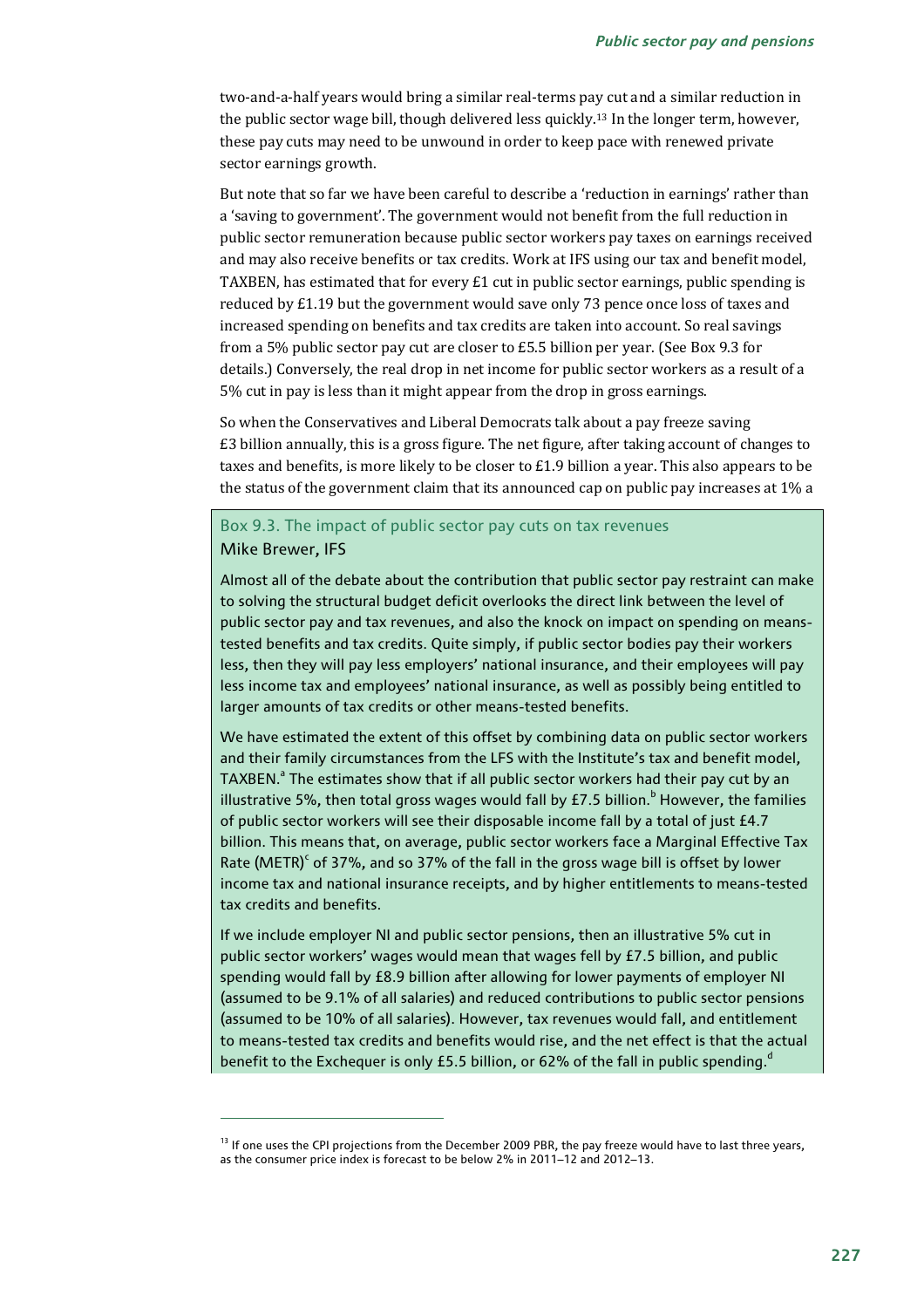It is also possible to use these calculations to examine the impact of a fall in public sector pay on the distribution of income, and Figure 9.10 shows the average loss amongst working-age families in each decile group, having ranked families by their equivalised net income. It shows that the change would be roughly progressive, in that richer families would lose a greater share of their income than poorer families, on average, with the exception of the richest 10% of families. This reflects that public sector workers are more likely to be found in richer families than poorer families and that the tax and benefit system also compensates more for loss of earnings in lower deciles. The figure also shows the average METR faced by public sector workers in each decile group: it is highest (around 60%) in decile group 3, reflecting that workers in this decile group are particularly likely to be entitled to a means-tested tax credit or benefit.





Notes: Working-age families only. Income decile groups are derived by dividing all families (including pensioners) into 10 equal-sized groups according to income adjusted for family size using the McClements equivalence scale. Decile group 1 contains the poorest tenth of the population, decile group 2 the second poorest, and so on up to decile group 10, which contains the richest tenth.

Sources: Author's calculations based on the Labour Force Survey (the four quarters corresponding to 2007–08) and TAXBEN run on the 2009–10 tax and benefit system. A report due to be published by the Low Pay Commission in Spring 2010 explains how the LFS data were used in conjunction with TAXBEN.

a. The extension of TAXBEN to the LFS was partly financed by an as-yet unpublished project commissioned by the Low Pay Commission. Variables that are not in the LFS but are needed to estimate liability to taxes and entitlement to benefits were imputed from another survey (the Family Resources Survey) using a regressionbased approach.

b. This is consistent with total public sector wages of £150 billion, although this estimate excludes some families. Note that this is not the best estimate of the public sector pay bill, which comes from administrative data. Rather, it is the estimate that comes from the household sample data on which we model the changes. c. The marginal effective tax rate measures how much extra (or less) income tax and National Insurance a worker pays, and how much less (or more) tax credits or means-tested benefits a worker is entitled to after a small rise (or fall) in earnings. For example, in 2010–11, the METR will be 31% for someone who is liable to basic-rate income tax and the main rate of NI, 41% for someone who is liable to higher-rate income tax and the main rate of NI, and 70% for someone who is liable to basic-rate income tax and the main rate of NI and is on the main taper of the child or working tax credit. METRs are usually measures of the disincentive to earn more imposed by the tax and benefit system, but they are also good measures of the extent to which the tax and benefit system cushions workers against small falls in earnings, with high METRs meaning a large cushion. d. This is unlikely to be the overall impact on the Exchequer after allowing for behavioural change. For example, the reduced income of the public sector workers might depress indirect tax receipts, and some of the public sector workers might change jobs or stop working altogether.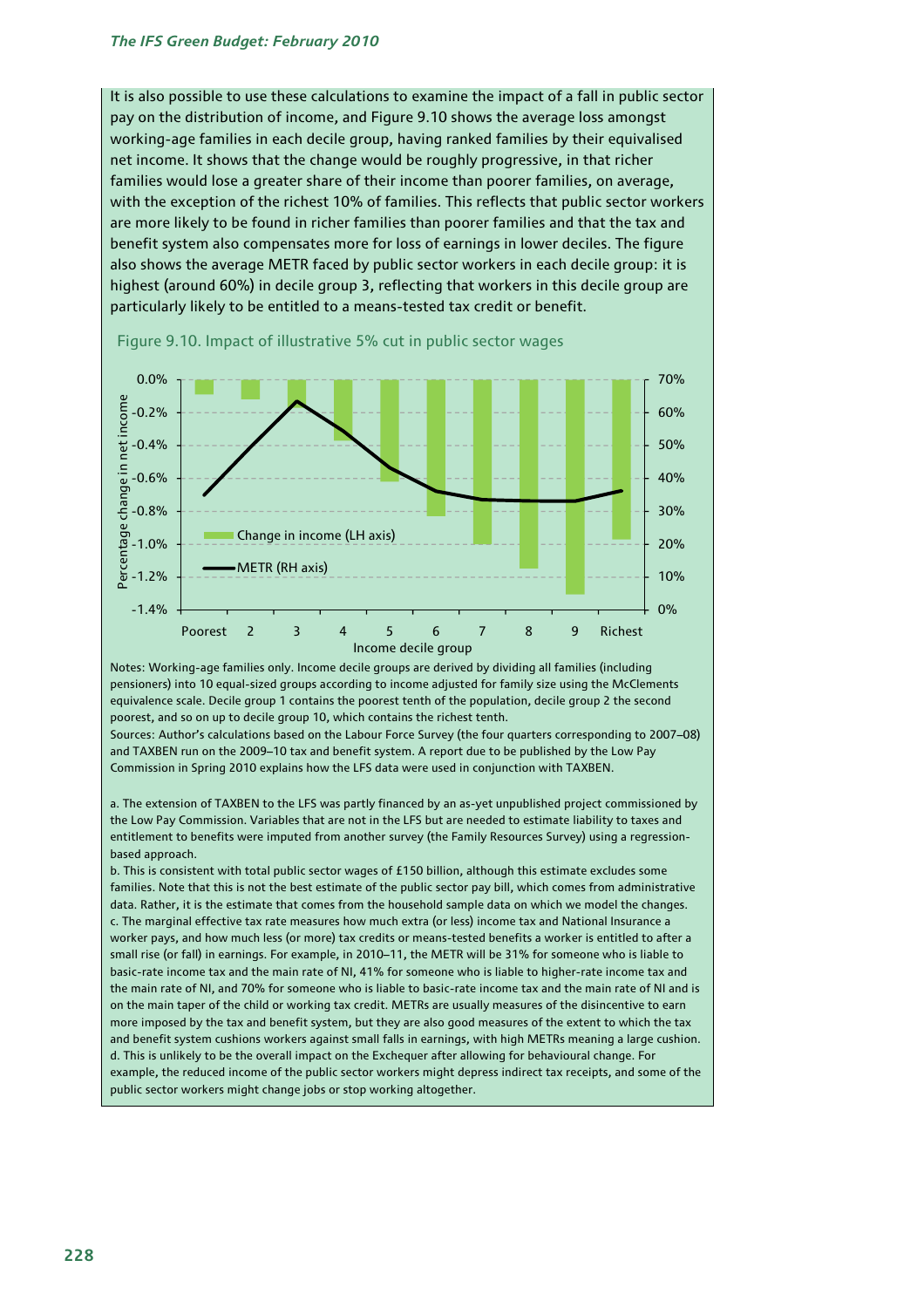year in 2011–12 and 2012–13 would save £3.4 billion a year by 2012–13.14 The net saving is likely to be nearer £2.1 billion a year, and would be lower if the knock-on impact on indirect tax revenues were also included.

Cutting the pay bill by similar gross amount through job cuts would be expected to save the government more, as presumably more workers might be expected to be re-employed in the private sector and pay taxes than would enter unemployment and have to be paid benefits. The obvious difference is that it would imply clearer reductions in terms of public services (and hence be associated with other savings) than would be the case with public pay cuts.

In light of the evidence of the previous section, the wage premium enjoyed by public sector workers is overall rather small, at roughly 2% for men and 7% for women, giving a weighted average across the entire public sector of just over 5%. As such, there do not seem be huge margins to cut public spending through cuts in pay, though £5.5 billion is not to be dismissed if it could be raised at relatively little political cost.

Given the evidence highlighted in Table 9.4, it may make sense for policymakers to differentiate any pay squeeze by region, offering non-zero growth to regions where public sector pay tends to lag behind private sector levels. In Table 9.5, we suggest two possible policies with such regional differentiation, depending on the overall scale of the squeeze the government would like to achieve. With a small overall pay increase, it is difficult to offer many variations in pay without offering real pay cuts to some. On the face of it, correcting for regional disparities in pay might be a task for the 'good times' rather than the 'bad times'. On the other hand, if the government is going to have to annoy many public sector workers in any event, there may be a lower additional political cost to this desirable reform than there would be in normal times.

| <b>Region</b>       | Share of the<br>workforce | Policy 1 | Policy 2 |
|---------------------|---------------------------|----------|----------|
| London              | 11.8%                     | 2.0%     | 2.0%     |
| South-East          | 17.8%                     | 2.0%     | 2.0%     |
| Rest of the country | 70.4%                     | $0.0\%$  | 0.5%     |
| Total               | 100%                      | 0.6%     | 0.9%     |

Table 9.5. Regional variations in public sector 'freeze': possible pay

#### increases

 $\overline{a}$ 

Sources: Authors' calculations using weights from the Labour Force Survey.

### **'Fat cats' in the public sector**

There has been much recent debate about so-called 'fat cats' in the public sector, variously defined as those earning more than £100,000, £150,000 or more than the Prime Minister (about £200,000). We offer no strong views as to whether there is a group of highly-paid individuals in the public sector who are overpaid, or indeed underpaid, relative to their private sector counterparts. But we can offer some observations that may be relevant to the debate.

The distribution of wages in the public sector is significantly more compressed than that in the private sector. In general, there are fewer who are very poorly paid and fewer who

<sup>&</sup>lt;sup>14</sup> Page 112 of HM Treasury, Pre-Budget Report 2009, December 2009, http://www.hmtreasury.gov.uk/prebud\_pbr09\_repindex.htm.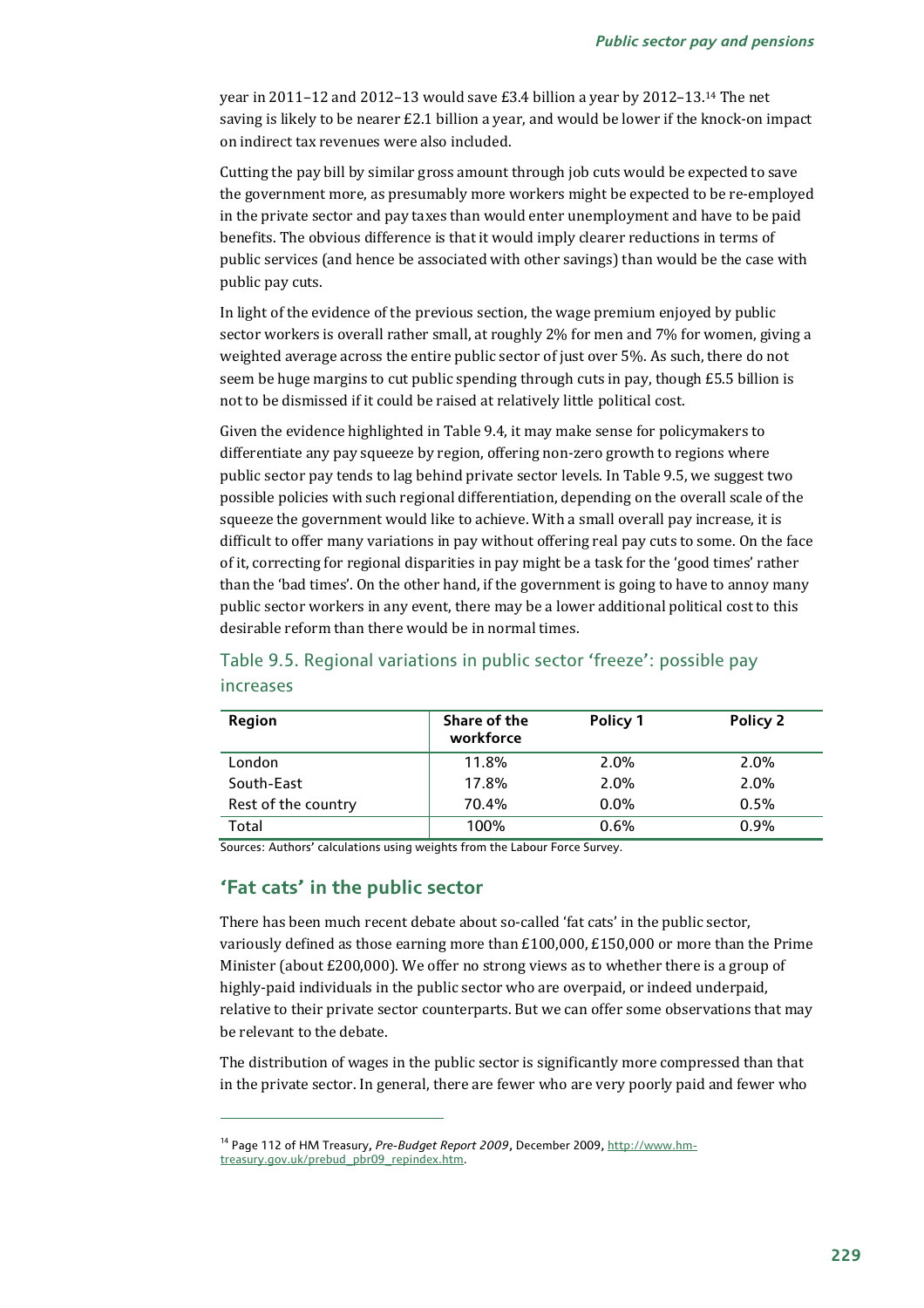### *The IFS Green Budget: February 2010*

are exceptionally well paid. The public sector worker at the 95th percentile of the public sector wage distribution (for full-time males) earns 3.8 times the amount earned by his colleague at the  $10<sup>th</sup>$  percentile. The private sector relativity is 4.7 times.<sup>15</sup> This is a big difference between the sectors.

For those at the very top, representative data are hard to come by. But using data drawn from tax records in 2004–05,16 it is possible to get some indication of the occupations of the very highest earners. This is illustrated in Table 9.6, which is taken from recent work by IFS researchers.17 Nearly 70% of workers who are in the top 0.1% of taxpayers work in two sectors – 'financial intermediation' and 'real estate, renting and other business activities', neither of which is likely to include many public sector employees (ignoring

|                                   | All cats         | Chubby cats      | <b>Fat cats</b>   | <b>Obese cats</b> |
|-----------------------------------|------------------|------------------|-------------------|-------------------|
|                                   | All<br>taxpayers | Top<br>$10 - 1%$ | Top<br>$1 - 0.1%$ | Top<br>0.1%       |
| <b>Company directors</b>          | 3.4%             | 9.7%             | 24.2%             | 34.6%             |
| Proportion who are:               |                  |                  |                   |                   |
| Pensioners                        | 22.6%            | 13.2%            | 14.5%             | 15.8%             |
| Non-pensioners                    | 77.4%            | 86.8%            | 85.5%             | 84.2%             |
| Working in following industries:  |                  |                  |                   |                   |
| Agriculture, forestry and fishing | 1.1%             | 0.6%             | 0.7%              | 0.9%              |
| Mining and quarrying              | 0.2%             | 0.4%             | 0.5%              | 0.3%              |
| Manufacturing                     | 13.1%            | 14.6%            | 9.6%              | 5.9%              |
| Electric, water or gas supply     | 0.4%             | 0.8%             | 0.3%              | 0.1%              |
| Construction                      | 8.1%             | 7.8%             | 4.5%              | 4.0%              |
| Wholesale and retail trade        | 15.0%            | 10.7%            | 10.1%             | 8.2%              |
| Hotels and restaurants            | 3.7%             | 1.3%             | 1.3%              | 0.9%              |
| Transport, storage and comms.     | 6.3%             | 6.1%             | 3.8%              | 1.9%              |
| <b>Financial intermediation</b>   | 4.3%             | 7.2%             | 16.0%             | 30.2%             |
| Real estate, renting and other    | 15.6%            | 21.5%            | 30.5%             | 38.5%             |
| business activities               |                  |                  |                   |                   |
| Public admin, and defence         | 5.5%             | 7.2%             | 1.0%              | 0.3%              |
| Education                         | 10.7%            | 11.1%            | 1.8%              | 0.3%              |
| Health and social work            | 10.2%            | 6.8%             | 15.5%             | 3.6%              |
| Other services                    | 4.4%             | 3.4%             | 3.5%              | 4.0%              |
| Other                             | 1.2%             | 0.5%             | 0.8%              | 0.9%              |

#### Table 9.6. Where do 'fat cats' work?

Notes: All data are presented at the adult level and for Great Britain only. There were 46.8 million adults in Great Britain in 2004–05, and the numbers of adults in the richest bands have been calculated assuming that adults not represented in the SPI have incomes below the income tax personal allowance. Figures for the top 0.1% exclude 'composite records'.

Source: Table 4 of M. Brewer, L. Sibieta and L. Wren-Lewis, *Racing Away? Income Inequality and the Evolution of High Incomes*, Briefing Note76, Institute for Fiscal Studies, London, 2008, http://www.ifs.org.uk/publications/4108.

<sup>&</sup>lt;sup>15</sup> Authors' calculations based on 2006 to 2009 Labour Force Survey.

<sup>&</sup>lt;sup>16</sup> The Survey of Personal Incomes, SPI.

<sup>17</sup> M. Brewer, L. Sibieta and L. Wren-Lewis, *Racing Away? Income Inequality and the Evolution of High Incomes*, Briefing Note76, Institute for Fiscal Studies, London, 2008, http://www.ifs.org.uk/publications/4108.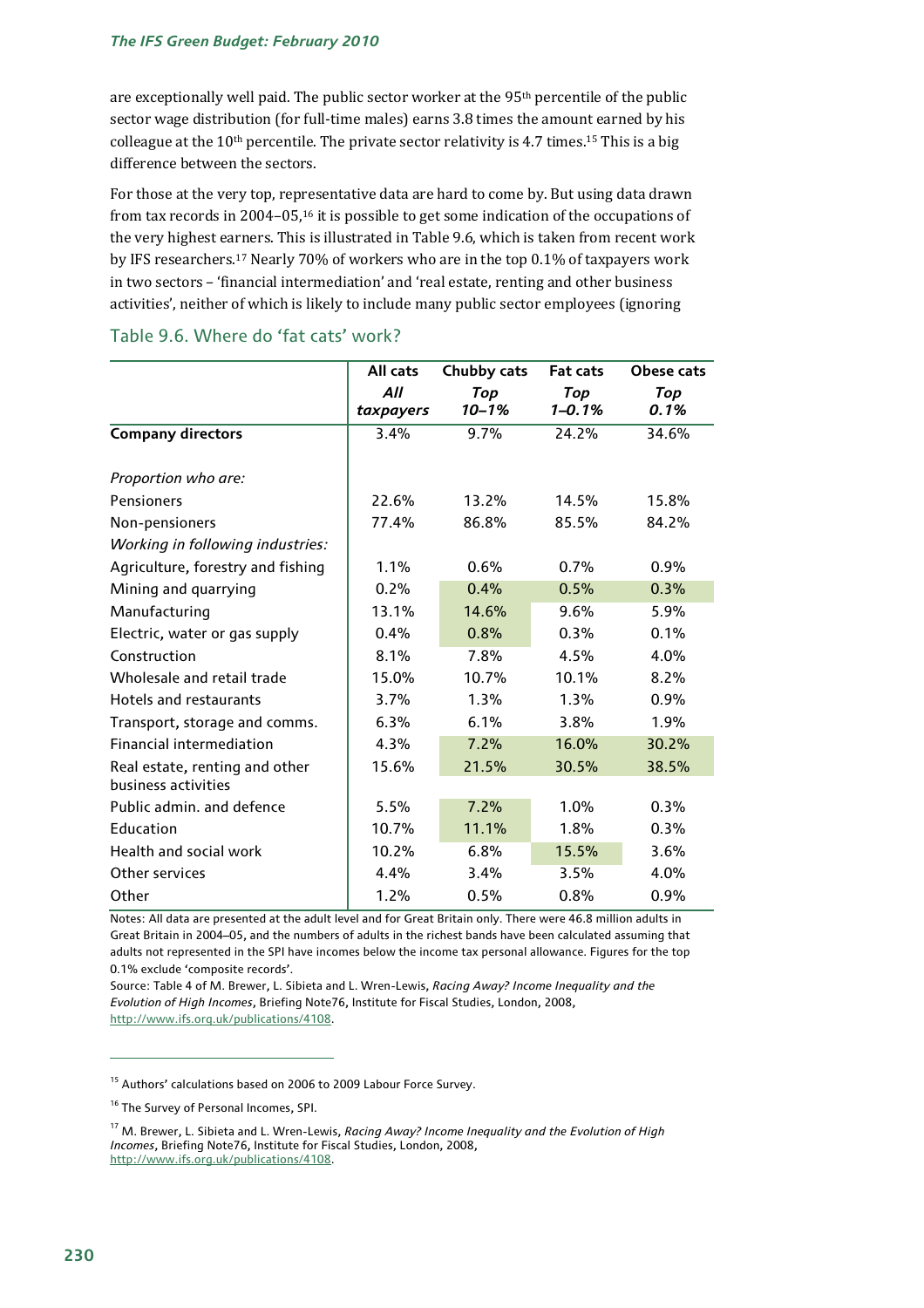the more recent nationalisation of some financial services). Just over 4% of this very richest group were employed in public administration, education and health (compared with more than a quarter of the working population). Clearly, very few of the fattest of the fat cats work in the public sector – you would have needed a pre-tax income of more than £350,000 in 2004–05 to be in this category.

The picture is a bit different if we look at the fat, but not obese, cats who are not in the top 0.1% of taxpayers but are in the top 1% (i.e. had taxable incomes over about £100,000 in our 2004–05 data). In this case, health workers are actually over-represented: 10% of working taxpayers work in health and social work, but they accounted for more than 15% of the workers in the highest 1% of taxpayers (excluding the top 0.1%). This will be largely accounted for by the relatively high pay of doctors and some senior health service managers. Those in public administration and education are still significantly underrepresented in this group.

If we now consider those who are merely chubby cats – those in the top 10% but outside the top 1% – we find a different picture again. Here, workers in education and public administration are slightly *over-*represented.

There are large differences across different parts of the public sector in those with very high levels of pay. Public sector bodies responsible for the majority of six-figure salaries may well be those in most direct competition with the private sector for individuals with particular skills (e.g. the BBC and some regulators). How exactly to take that into account will in itself vary between these different organisations. The BBC, for example, is a big enough player in its industry that in can hardly be considered a pure 'price taker' – the wages it makes available may affect those offered elsewhere. A rational policy towards the highest-paid needs to take account of such factors, the degree of actual and potential competition with the private sector, and demand for specialised skills. An across-theboard pay policy for those earning above a certain amount is unlikely to be good policy, and is unlikely to stick in the long run.

A related issue is the way in which pay is set for high earners. This differs across the public sector. For many high earners – including senior civil servants, very senior members of the armed forces, judges, MPs and senior managers in the NHS – the Senior Salaries Review Body takes evidence and makes recommendations (which government is not bound to follow). Even for these groups, the level of direct control from central government varies from very direct (for senior civil servants and senior members of military) to more arm's length (in parts of the NHS). For many of the very highest earners in the public sector – in regulators, the BBC, the Bank of England, public corporations (such as Royal Mail and Channel 4) and local authorities – there is little or no real central oversight and control. These are in fact the areas where top salaries are highest, and have grown most quickly (as, among others, the Public Administration Committee has recognised18). These differences in pay-setting structures and pay levels have created some problems of comparability and recruitment even within the public sector itself – with, for example, differentials opening up between senior executives in regulators and local government on the one hand and senior civil servants on the other.

With regard to the public finances, if we define 'fat cats' as those earning more than £100,000 a year, the money raised by cutting their salaries is relatively limited. Press reports suggest that there are of the order of 300 individuals in the public sector earning

<sup>18</sup> http://www.publications.parliament.uk/pa/cm/cmpubadm.htm.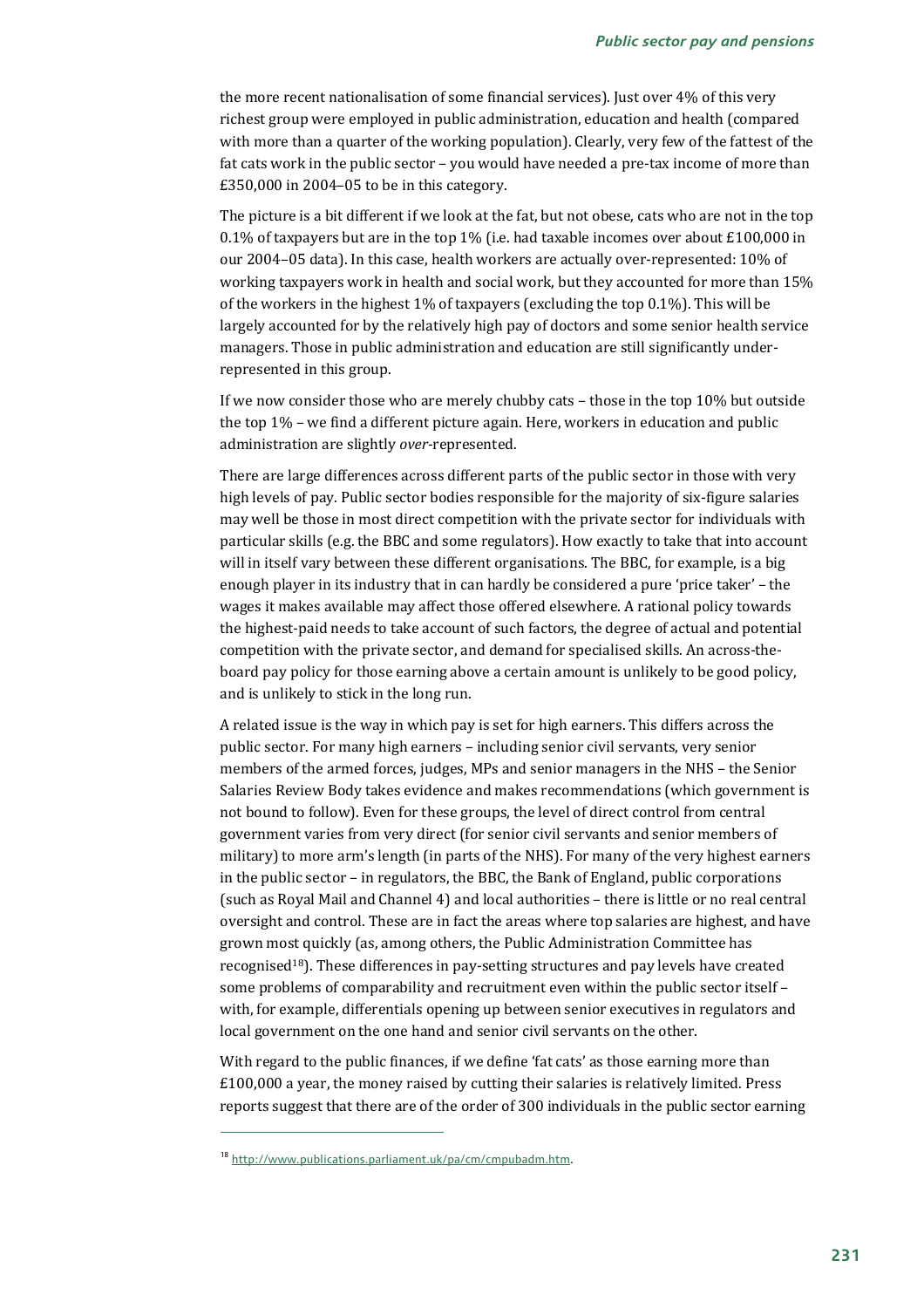more than £200,000.19 Whatever the pros and cons of these salary levels, in the context of nearly 6 million public sector workers, 300 is a very small number indeed. A policy aimed at the highest-paid could only be worthwhile either if it were part of a longer-term restructuring of public sector pay in the face of evidence that top earners are paid more than necessary to recruit and retain those of appropriate quality, or as a way of making cuts or freezes for the majority of public sector workers more palatable. Either may be a plausible reason, though the evidence for the former is limited. (Indeed, such evidence as there is suggests that, for example, senior civil servants are paid rather less than those carrying out comparable jobs in the private sector.)<sup>20</sup> But proponents of such cuts should be clear about their reasons.

Finally, one area where most in the public sector, including higher earners, clearly do better than those in the private sector is in pension provision. Recent IFS work suggests that while over 80% of those in the public sector who are defined as being in social class 1 (professional and higher managerial workers) were members of defined benefit (DB) occupational schemes, this was true of only 40% of social class 1 private sector workers. (In fact, the proportionate difference is much bigger for lower-status workers, with coverage of 43% in the public sector and just 9% in the private sector for unskilled manual workers.)<sup>21</sup> The same study suggests that it is also in the highest educational and occupational groups where the value of pension accruals particularly favours public sector workers. On average, the value to male senior managers or professionals in the public sector of a pension is nearly 27% of their pay. For similar private sector workers who are members of DB pension schemes, the average value of the pension is 22% of pay.

The Conservatives have explicitly proposed to cap the amount of pension that public sector employees can be entitled to in retirement at  $E$ 50,000 p.a.<sup>22</sup> Simply to impose a cap at the point at which that amount has been accrued would be odd. That is because it could mean that the value of a senior person's remuneration might fall in one year from say  $£200,000$  (say pay of  $£160,000$  plus pension accrual of  $£40,000$  to  $£160,000$  the next, if the £50,000 cap on pension value is reached. It makes more sense to reform public pensions more comprehensively, perhaps including a gradually reducing rate of accrual as salaries rise above a certain level.

In sum, there is no serious evidence that the very highest-paid employees in the public sector are overpaid relative to their private sector counterparts. Cutting their pay would have little immediate impact on the fiscal deficit. On the other hand, there are clearly considerable inconsistencies in the way pay is set, and the levels it has reached, in different parts of the public sector. There may be a case for clearer controls or oversight in some areas. It may also be that a wider policy of implementing public pay cuts or freezes would be made easier if the highest-paid were seen to be bearing their share of the pain. But we should be clear about the purpose of any such policy.

<sup>19</sup> http://www.telegraph.co.uk/news/newstopics/politics/6721771/300-public-sector-workers-earned-morethan-Prime-Minister.html.

<sup>&</sup>lt;sup>20</sup> See various evidence to, and reports of, the Senior Salaries Review Body, available at http://www.ome.uk.com/Senior\_Salaries\_Review\_Body.aspx

<sup>21</sup> R. Disney, C. Emmerson and G. Tetlow, 'What is a public sector pension worth?', *Economic Journal*, 2009, 119, issue 541, http://www.ifs.org.uk/publications/4666.

 $22$  George Osborne's speech to the Conservative Party Conference, 6 October 2009, http://www.conservatives.com/News/Speeches/2009/10/George\_Osborne\_We\_will\_lead\_the\_economy\_out\_ of crisis.aspx.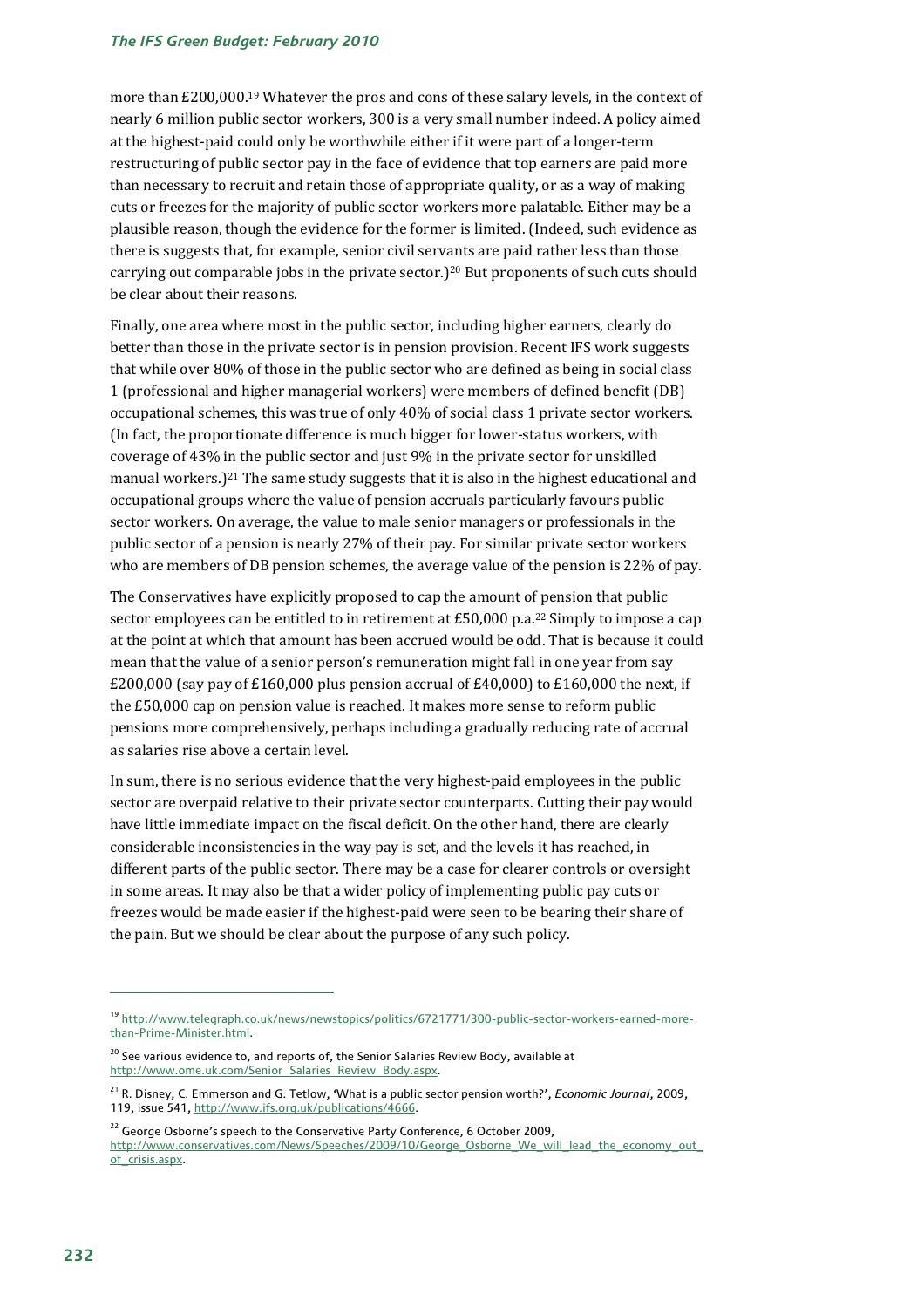For pensions, on the other hand, the higher-paid in the public sector do fare well. But then, as we shall see in some detail in the next section, so do those in the rest of the public sector, and it makes more sense to see any policy through the lens of policy designed for public pensions as a whole rather than a particular group of the highest-paid.

## **9.5 Cutting pensions?**

As we have seen in our discussion of the higher-paid, pensions play a very important part in the remuneration of workers in both the private and public sectors.

If, on average, pay is similar across public and private sectors, this is resoundingly not the case for pensions. Public sector workers:

- are much more likely than those in the private sector to enjoy membership of an occupational pension scheme, and particularly of a defined benefit pension scheme;
- have, on average, more generous pensions than those in the private sector who are members of a DB scheme;
- have seen the *relative* generosity of their pension provision improve over the past decade as private sector schemes have closed down and have seen their benefits cut.

The reduction in coverage of DB schemes in the private sector relative to the public sector is a long-term trend, which accelerated during the 2000s. This is illustrated in Figure 9.11.



## Figure 9.11. Numbers of members of contracted-out defined benefit pension schemes by sector

Sources: Department for Work and Pensions, *Second Tier Pension Statistics*, http://research.dwp.gov.uk/asd/tabtool.asp; R. Disney, C. Emmerson and G. Tetlow, 'What is a public sector pension worth?', *Economic Journal*, 2009, 119, issue 541, http://www.ifs.org.uk/publications/4666.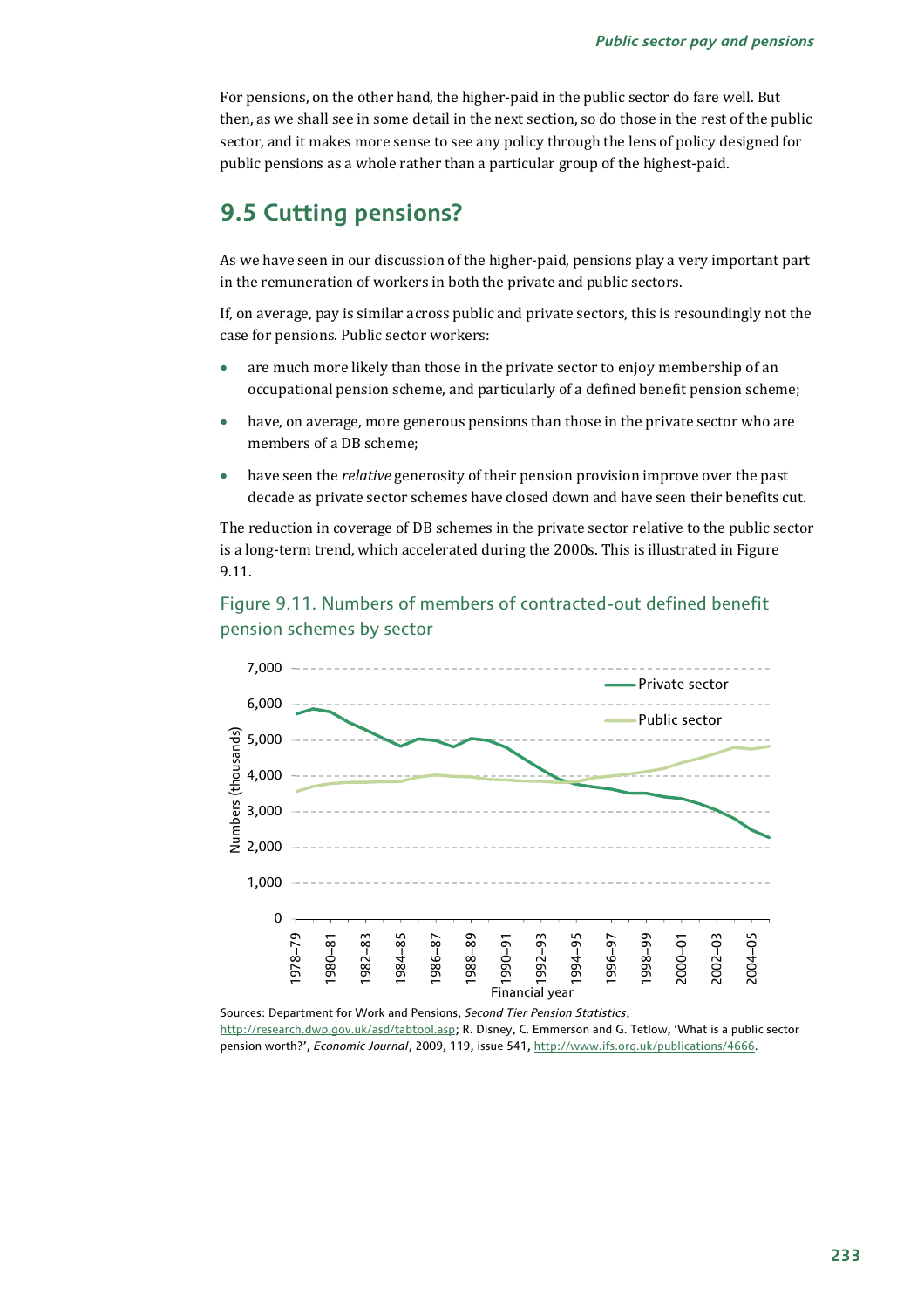Researchers at IFS have recently estimated the advantage public sector workers enjoy with their pension arrangements over their counterparts in the private sector. This shows not only that the coverage of defined benefit pensions is more extensive in the public sector, but also that the generosity of these pension schemes is higher.23

Precise estimates of the coverage and value of pensions in public and private sectors vary. DWP data suggest $24$  that in 2007:

- about 85% of public sector employees were members of an employer-sponsored pension scheme, 92% of whom were in DB schemes, so
	- o 78% of all public sector workers were in a DB scheme;
- around 40% of private sector employees were members of an employer-sponsored pension scheme, of whom fewer than half were in a DB scheme, so
	- o 15% of private sector workers were in a DB scheme.

Membership of private sector DB schemes continues to fall. Only 38% of schemes remain open to new members. Adair (now Lord) Turner's Pensions Commission took a gloomy view of the future of such provision in the private sector, concluding that membership of private sector DB schemes would fall towards 1.6 million (from 3.7 million in 2005) and that 'it is difficult to see private sector DB provision, certainly final salary in form, playing more than a minimal role in the future UK pension system'.25 There is no similar fall in the proportion of public sector workers in DB schemes. Coverage is the biggest difference between public and private sectors but it is not the only difference. The value of public sector schemes is, on average, greater for members than is the value of private sector schemes. Based on 2001 data, IFS research has suggested that:26

- in the public sector, membership of a DB scheme was worth 26% of earnings, on average;
- in the private sector, membership of a DB scheme was worth 19% of earnings, on average.

There are two reasons for this difference in value. The first, naturally, is that scheme rules are different and, in particular, pensionable age remains lower in the public sector (at least for the majority who joined the sector before 2007). Secondly, and interestingly, the difference in part reflects different earnings trajectories in public and private sectors. Earnings tend to grow swiftly then tail off in the private sector whereas they tend to keep growing over the working life in public sector occupations, with the result that pension schemes based on the level of final salary are worth more in the public sector.

Putting these facts together, and taking account of differences in contributions, and the value of other pension contributions made into defined contribution schemes in the private sector, it is clear that the average value of pension provision in addition to salary

<sup>23</sup> R. Disney, C. Emmerson and G. Tetlow, 'What is a public sector pension worth?', *Economic Journal*, 2009, 119, issue 541, http://www.ifs.org.uk/publications/4666.

<sup>24</sup> Source: Pensions Policy Institute, *An Assessment of the Government's Reforms to Public Sector Pensions*, 2008, http://www.pensionspolicyinstitute.org.uk/default.asp?p=12&publication=05&.

<sup>25</sup> Page 48 of Pensions Commission, *A New Pension Settlement for the Twenty-First Century: The Second Report of the Pensions Commission*, November 2005,

http://www.webarchive.org.uk/pan/16806/20070802/www.pensionscommission.org.uk/publications/2005/a nnrep/annrep-index.html.

<sup>26</sup> R. Disney, C. Emmerson and G. Tetlow, 'What is a public sector pension worth?', *Economic Journal*, 2009, 119, issue 541, http://www.ifs.org.uk/publications/4666.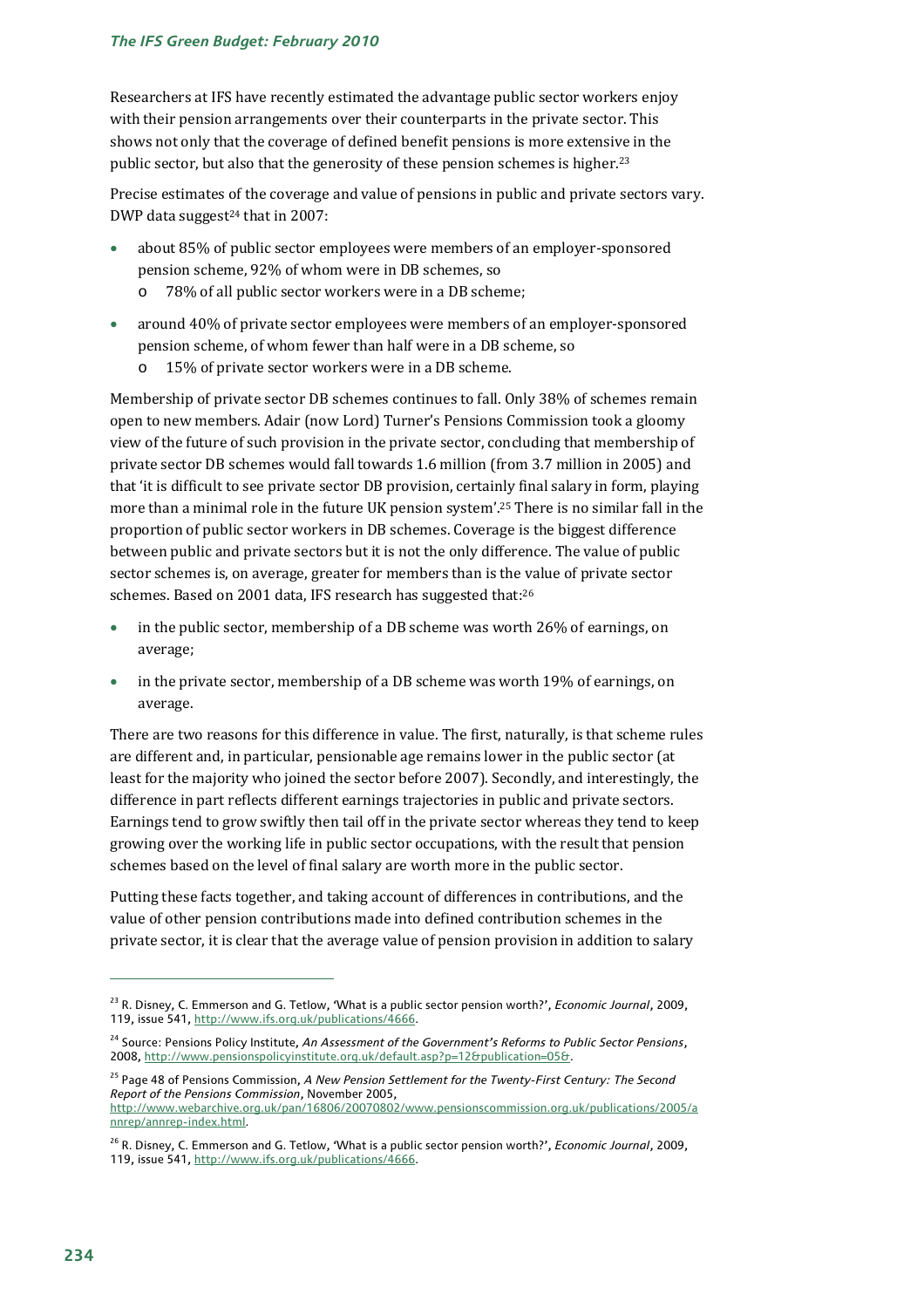is much greater in the public than in the private sector. This difference has been estimated to be at least 12% of earnings.27

Set against the small public–private wage differential, these are very big numbers. They suggest that on a like-for-like basis, taking account of pay and pensions, average remuneration in the public sector is at least 12% higher in the public sector than in the private sector.

## **Reforms**

Limited reforms to the main public sector pension schemes – NHS, teachers, civil service and local government – were introduced variously in 2007 and 2008. The main effect of the reforms is to increase normal pension age from 60 to 65 in the first three of these, but *for new entrants only*. There were also changes limiting early retirement opportunities in the (funded) local government scheme (which already had a normal pension age of 65 but also an infamous *rule of 85* which allowed retirement with unreduced pensions from age 60 once age plus years of service summed to 85). The fact that for the three largest unfunded schemes only new entrants are affected means that there will still be 60-yearolds retiring from these schemes on full pensions well into the 2040s.

In addition, the civil service scheme is moving from a final salary to a career average basis – that is, pension will be calculated according to average salary rather than final salary.

Alongside a number of smaller changes – some improving benefit generosity – these reforms will reduce the generosity of these main public service schemes by, on average, about 3% of salary (for new joiners only) from about 23% of salary to 20% of salary. We should not forget also the smaller, but staggeringly generous, schemes covering the uniformed services – armed forces, police and fire – which even after reforms are worth a full 33% of salary for new joiners on average, and will continue to be worth 39% of salary to established members of the armed forces.28

Another change to public schemes was (re)announced in the December 2009 PBR – the introduction of 'cap and share' arrangements for the four big schemes. Under these arrangements, initial expected cost increases – resulting from higher-than-expected pay increases or improved longevity – will be shared between public sector employers and employees, through higher contributions. Beyond a cap, all additional costs will be borne by higher employee contributions. (Current employee contribution rates are close to 6% in health, teachers and NHS schemes, and 3.5% in the civil service scheme.) The Treasury estimates this will 'save' £1 billion annually from 2012–13.29

## **Going forward**

 $\overline{a}$ 

All in all, these are very modest reforms which will, for new entrants only, close about half the gap between the average generosity of public and private sector schemes. They will not, of course, make any difference to the gap in coverage between public and private sector.

<sup>&</sup>lt;sup>27</sup> Figure calculated in A. Bozio and P. Johnson, 'Public sector pay and pensions', in R. Chote, C. Emmerson, D. Miles and J. Shaw (eds), *The IFS Green Budget, January 2008*, IFS, London, January 2008, http://www.ifs.org.uk/budgets/gb2008/08chap8.pdf.

<sup>&</sup>lt;sup>28</sup> Pages 15 and 16 of Pensions Policy Institute, An Assessment of the Government's Reforms to Public Sector *Pensions*, 2008, http://www.pensionspolicyinstitute.org.uk/default.asp?p=12&publication=05&.

 $29$  Of course, this is not a real saving to the public finances over the long run – rather, more money will be raised from employee contributions in the short run in recognition of the fact that long-run pension liabilities will have risen.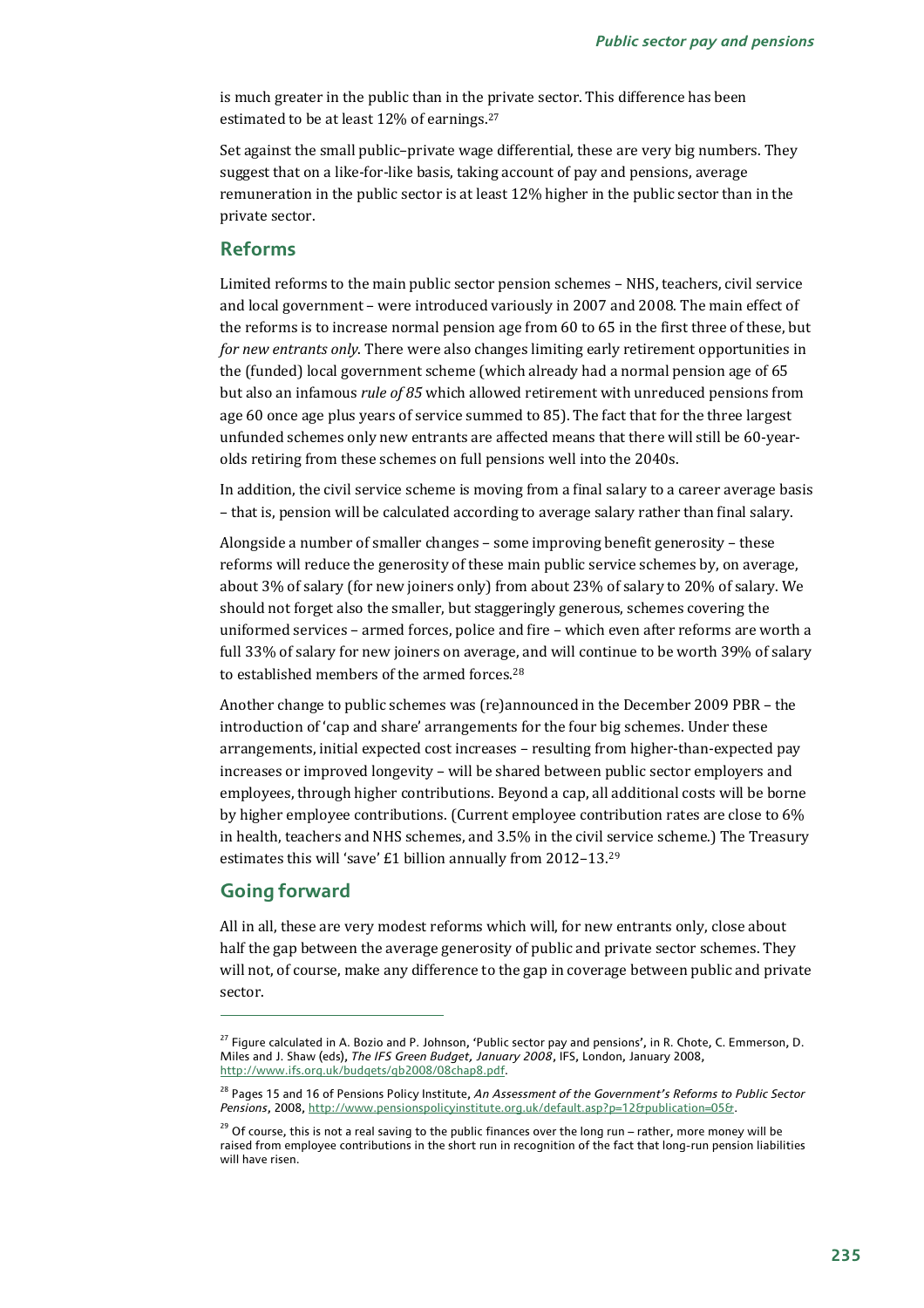#### *The IFS Green Budget: February 2010*

The last-mentioned reform – cost sharing – may, though, point to one possible way forward for a government anxious to save money in the shorter term. We have seen that public and private sector pay are broadly in line with each other, but that pensions in the public sector are much more generous, in large part because of greater coverage. Cutting the future value of unfunded public pensions will improve the real state of the public finances in the long term, but will do nothing for the current deficit. But there is one policy alternative worth considering in the current context – a policy implemented in February 2009 by the Irish government – which is to increase the contributions that employees make now in respect of their future pensions. In funded schemes, such as the local government scheme, this would lead to a one-for-one reduction in current employer spending on pension contributions. In unfunded schemes, this increase in employee pension contributions would not in fact fund future pension payments. It would be like cutting wages in that it would reduce take-home pay (though, unlike a *sustained* pay cut, would not reduce future pension payments). But it could have three, largely presentational, advantages as a policy:

- First, it would make it much more evident to employees what the value of their pension is.
- Second, it is at least possible that it would be longer lasting in its effect than a simple pay cut. From a presentational point of view, headline pay would remain the same. This is purely presentational. But because the remuneration would more closely reflect actual value of the component parts, and because headline pay would not change in terms of comparisons made, a one-off effective cut could be sustainable.
- Third, in the longer run, this might make it easier for government to change future pension arrangements for public sector workers – reducing these employee contributions when it reduces the generosity of pension promises.

The amount of money available here depends on how big and how fast the government is willing to make the cuts. Something on the scale of the Irish change, which introduced a 7.5% pension levy on public sector workers, could raise up to £9 billion a year.30 But, of course, that is because it would be a big hit on the incomes of public sector workers.

More fundamentally, there is a great deal of unfinished business in dealing with public sector pension schemes. There is no terribly good reason why public sector workers should be remunerated in such a different way from those in the private sector.31 It must be, at least in part, because the way we measure the state of the public finances simply does not take account of the cost of future promises made. They appear as a free good to government and employees alike.

 $30$  Box 9.3 shows that a 5% cut in wages would lead to a £7% billion fall in the annual wage bill and a £5½ billion saving after taking into account the effect of the tax and benefit system. Scaling up to a 7.5% cut in wages suggests an £8¼ billion saving. But raising employee pension contributions (rather than cutting wages) would increase the short-term saving as these do not attract relief from employee NI.

 $31$  One possibility is that public sector workers might be more risk averse than private sector workers and therefore the government could gain in paying public sector workers less in exchange for offering them higher pensions. But as set out above, the evidence suggests that public sector workers are paid similar amounts to their private sector counterparts.